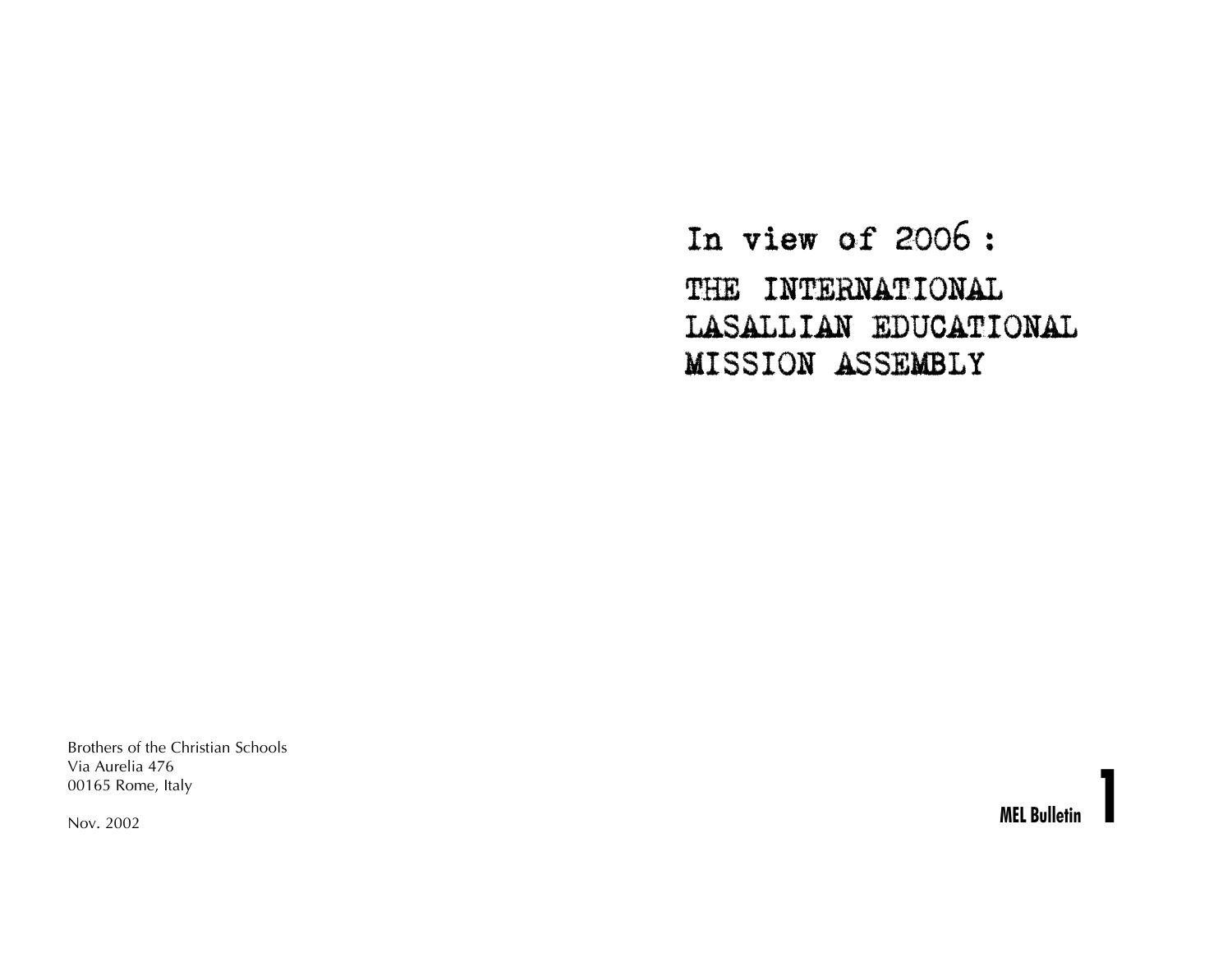The 43rd General Chapter of 2000 spent considerable time reflecting on Lasallian Association. It recognised the decisive contribution of Partners and Associastes to the Educational Mission, and asked Districts to take this into account (Circ. 447, prop. 1, 2 and 3). Two years after this Chapter, several Districts have begun to set up the necessary structures for participation (Circ. 447, prop. 5 and 6).

This setting up of structures is necessary, first of all, to implement concretely the desire of the Chapter for sharing and association with the Partners and Associates most involved in the Mission. Secondly, it is necessary in order to prepare the International Assembly for the Lasallian Educational Mission which will take place in 2006 (Circ. 447, prop. 3,8; Circ. 448, p. 40).

This Assembly is one of the major innovations of the 43rd General Chapter. The Mission now, from the structural point of view, is no longer solely in the hands of the international community of the Brothers. From now on, it reflects about itself, assesses itself, takes decisions in an exchange of views and debate involving Brothers, Partners and Associates, bound together by a common concern and a dual fidelity: to the founding charism and to present realities.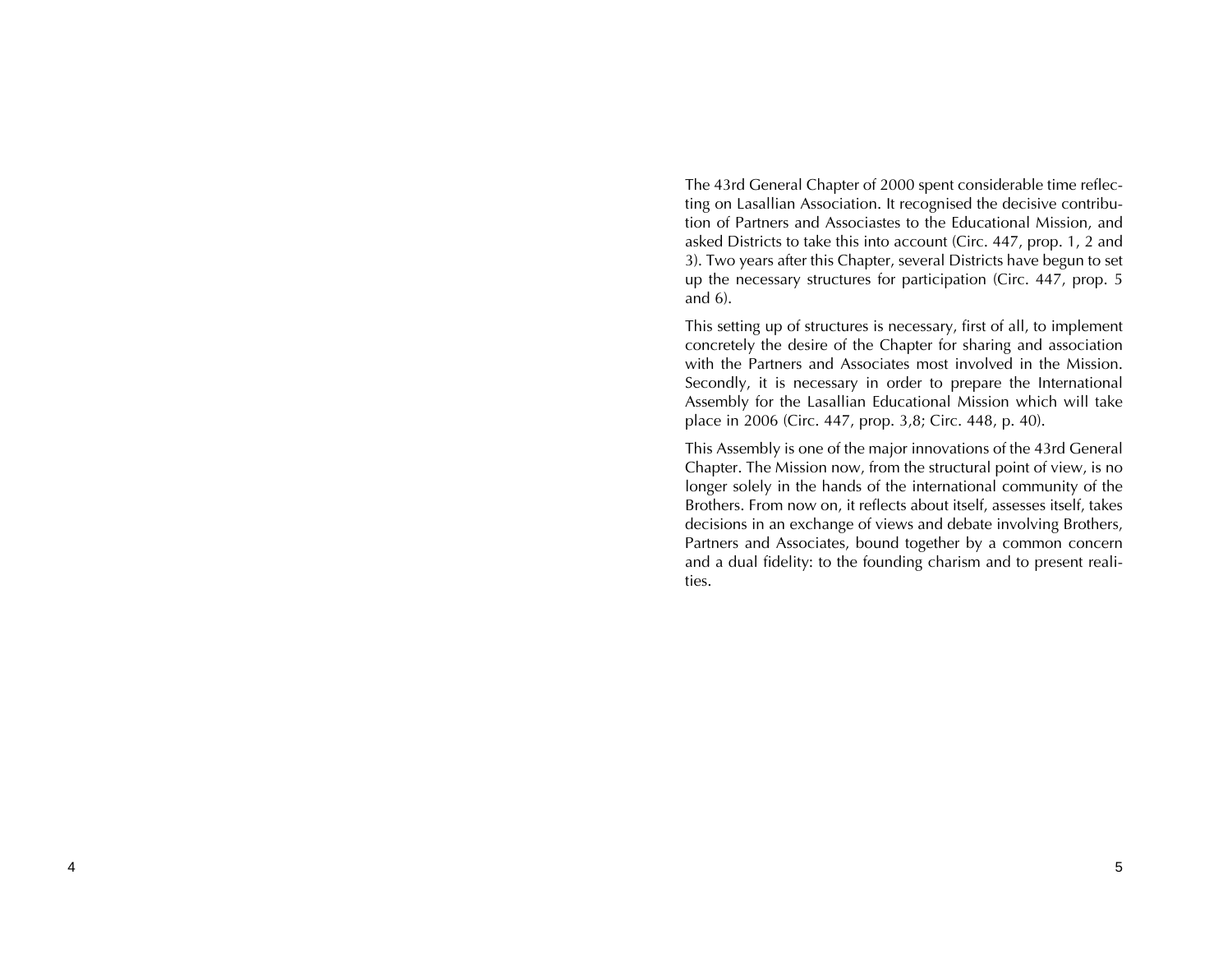# I. Preparing the 2006 Assembly

The MEL Standing Committee and the Commission for "Association for the Educational service of the poor"received a mandate to organise this Assembly (Circ. 447, prop. 8; cir. 448 p. 41). In September 2002, two questions surfaced regarding this organisation:

– who will be the District and Delegation delegates to this Assembly?

– how can we stimulate reflection throughout the Institute so that the delegates make this Assembly a highly competent and significant MEL forum, as the new century gets under way?

The answer to the first question is largely in the hands of Districts. It is up to them to identify Brothers, Partners and Associates who are competent, lively, actively involved, with ideas to share. It is from among them that delegates (young persons and adults) will be called to the Assembly. When the time comes, the MEL and Association Secretariats will provide criteria for the choice of delegates.

It is the responsibility of the MEL Standing Committee and of the "Association" Commission to deal with the second question. By 2006, they have to:

a) diffuse information about the present educational situation in the Institute (networks) as well as examples of Association.

b) provide high quality information about situations which the Institute, with all its diversity, has had to face (short studies)

c) promote the holding of discussions and debates (educational forums).

Some work has already been done in these areas in the last two years

## A.Networks (cir.447 prop.15):

Four interactive exchange networks are available on our website www.lasalle.org or via the www.vidimusdominum.org website: The areas covered by the networks are as follows: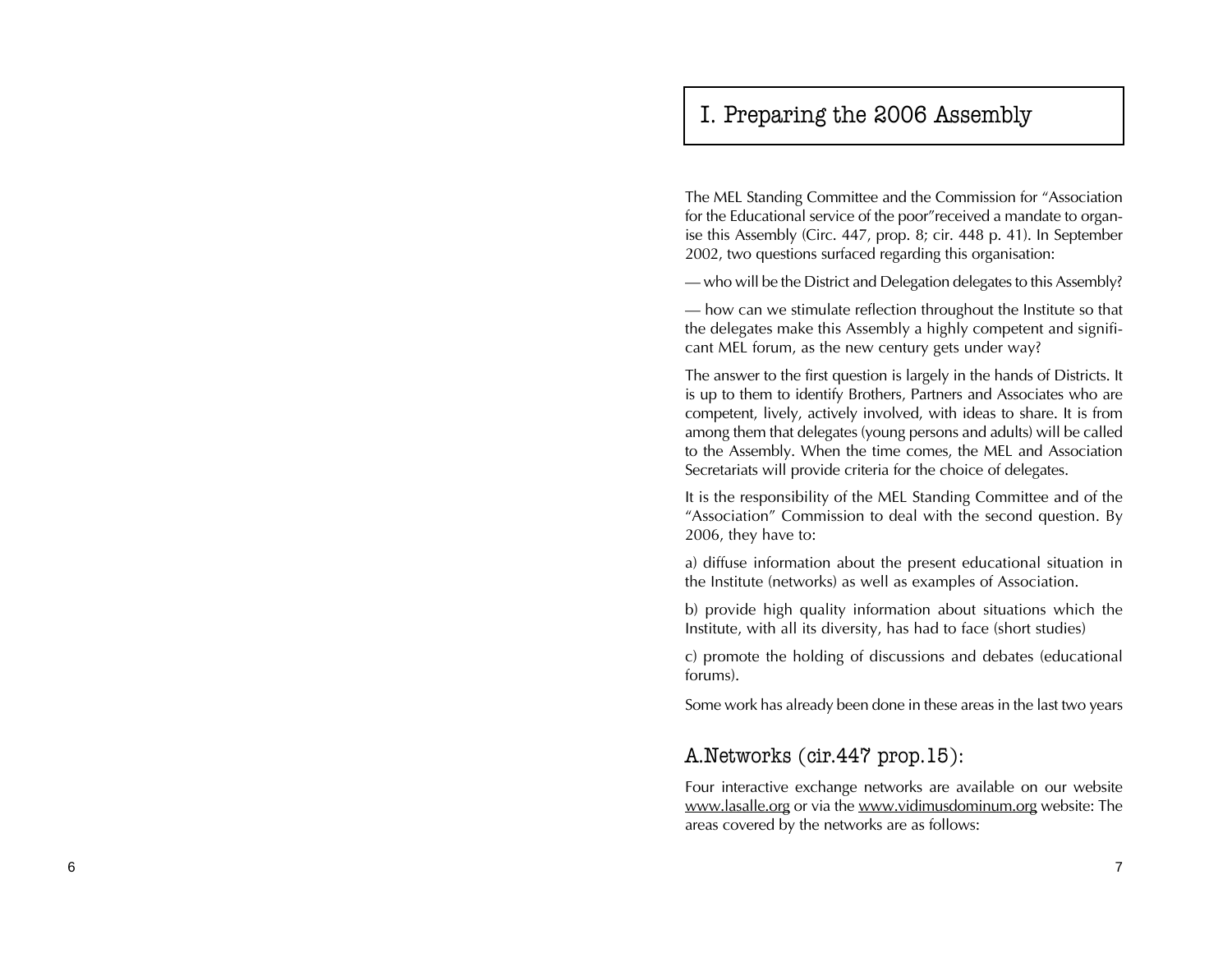- education, pedagogy, innovation
- pastoral ministry, catechesis, interreligious dialogue
- Rights of the Child
- educational thinking

These networks have been available for Lasallians since January 2002. It is up to them to inject life into them.

The Secretariat for Lasallian Associates is collecting information at present concerning Lasallian formation programmes with a view to establishing a network for exchanging material.

## B.Short studies relating to areas covering Mission and Association (cir.447 prop.7)

Since March 2002, we have asked various bodies to undertake studies. These bodies - Lasallian universities, the National Institute for Pedagogical Research in Paris, groups - were chosen for their competence in the following fields:

– Statistical study of our educational work in our usual works, nonformal works, help given to other private, State and Church organisations (Mexico City Lasallian universities)

– Study of District projects published in the last 10 years (Madrid University Centre)

– Study on Lasallian universities and the Lasallian project (Universities in Philadelphia, Bogota and Manila)

– Study on the characteristics of Lasallian innovations in pedagogical, educational, pastoral and associative areas (INRP Paris)

– Study on educational trends, continent by continent

– Study on the proposal of, and education in the faith in the Lasallian pastoral ministry

– Study on the situation in Districts regarding the educational service of the poor

– Study on the construction of personal identity (a series of 3 working sessions with the General Council and the Secretaries of general services in Rome)

– Report on our work promoting the Rights of the Child

– Study on Lasallian identity: Brothers, Lay persons

– Study on new forms of Lasallian association.

These studies will be published in booklet form and made available to Lasallians.

## C.Educational forums (cir.447 prop.7)

In April 2002, Brother Regionals and Visitors were sent the following information:

### Aims:

The aim of the educational forums is:

• to study and understand the present-day educational situations in the various parts of the Institute

• to question our present-day concrete responses to educational situations

• to consider the forms of actions to adopt which will be suited to future situations.

These forums will generate a body of information and documents. Between 2003 and 2005, this information will be sent by Regions and Districts to MEL which will prepare a synthesis of all the material received while respecting the various cultural differences involved. This synthesis will be prepared between September 2005 and March 2006 so as to be ready for the International MEL Assembly to be held in May 2006.

## Persons targeted by the forums:

These forums are intended for all promoters of the Lasallian mission (young people, educators, parents, former students, administrators, catechists, and resource-persons...), according to the means of Regions and Districts.

# Contents of forums

The Standing Committee has chosen: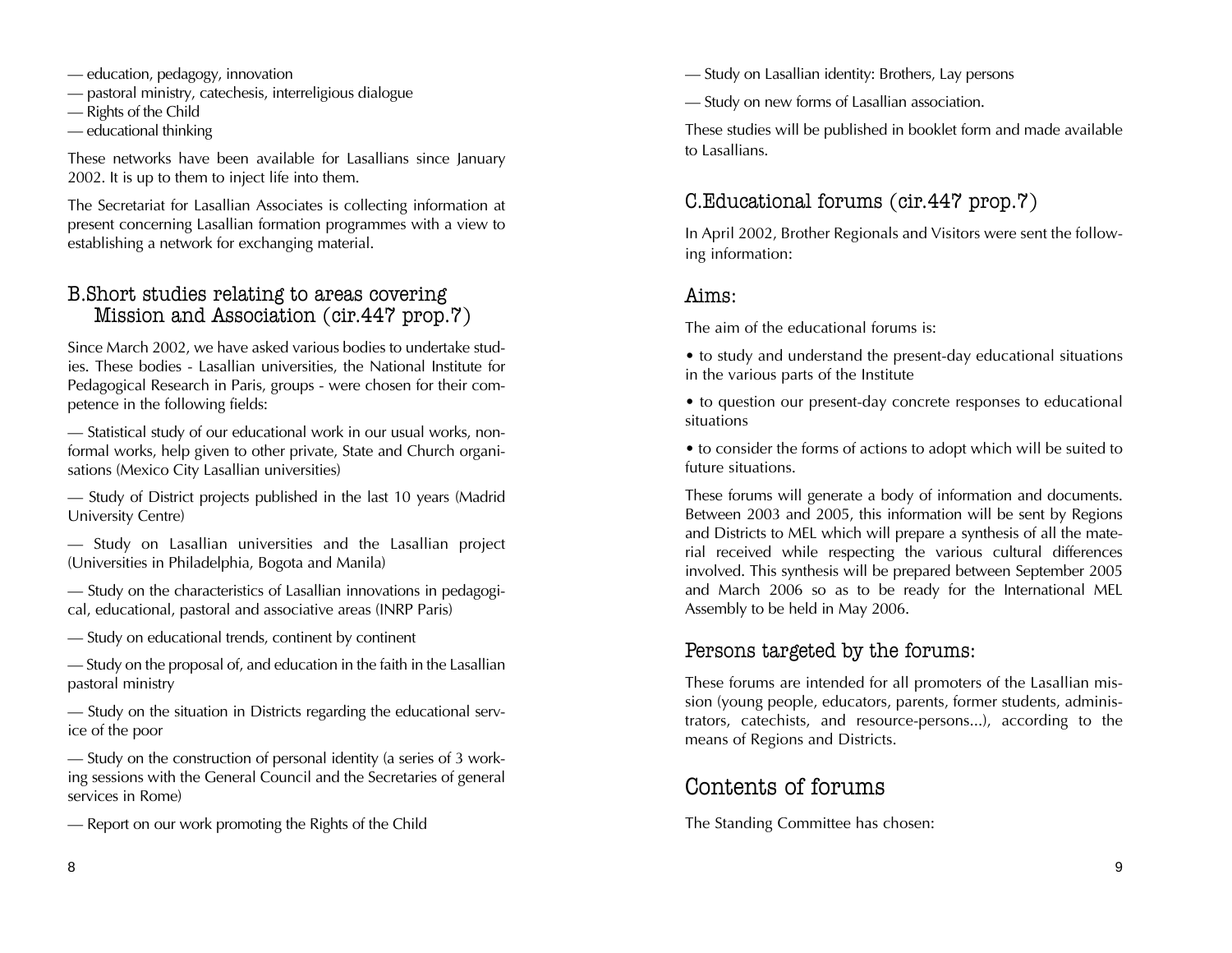– 3 **areas** on which attention should be concentrated

– This is done by the study of a series of **topics**

– The topics chosen should provide answers to 4 **questions**

### Areas on which to concentrate attention

**A.** the building up and growth of the individual

**B.** the building up of the common good and of social life

**C.** the development of interiority, spirituality and the proposal of faith in Jesus Christ as an option

### **Area A: What influences young people today in their growth as persons.**

### **Suggested topics:**

**A1:** Youth culture: mentality, behaviour, interests, values, means at their disposal to promote their personal growth.

**A2:** The family, present forms of family life, roles in families, the new phenomenon of "adoption" in reconstituted families, oneparent families, family-substitutes, repercussions on the personal growth of young people.

**A3:** Impact of new technology on the attitude of young people, family life, education, the role of teachers

**A4:** Education in responsibility: affective relationships, social relations

**A5:** Initiation into interior life, spirituality.

........

**Area B: What influences the young people in the development of their social conscience.**

**B1:** The universal access to knowledge

**B2:** Access to the world at large

**B3:** Community service

**B4:** Voluntary service

**B5:** Civil, social and political commitment

**B6:** Commitment to the human rights of groups at risk (women, children, displaced persons, handicapped people)

**B7:** Respect for creation

**Area C: What influences young people in the development of their spiritual life, in the deepening of their understanding of their own religious faith, and in their proposal of the Christian faith as an option wherever this can be done**

**C1:** Programmes of human and religious formation

**C2:** Programmes and organisation of voluntary service

**C3:** Programmes promoting the awakening of faith and Christian commitment

**C4:** Inter-faith dialogue

**C5:** Ecumenical dialogue

……..

........

The **4 questions** for which each suggested theme should try to find answers:

1. Look at the situation in your District or in your Region in the light of the topic chosen, and determine in what areas and how young people and adults in formation are influenced by their environment.

2. What concrete responses do institutions and works provide in the face of this influence?

3. What results do these responses obtain? What can we say about the relevance of our responses?

4. What kinds of action or procedures should we adopt to respond more fully in the near future? What criteria and what forms of evaluation should be applied?

Networks, Studies, Forums, 3 means offered to Districts and Lasallians (Brothers, Partners, Associates, young persons and adults) to help them understand better the educational and pastoral situa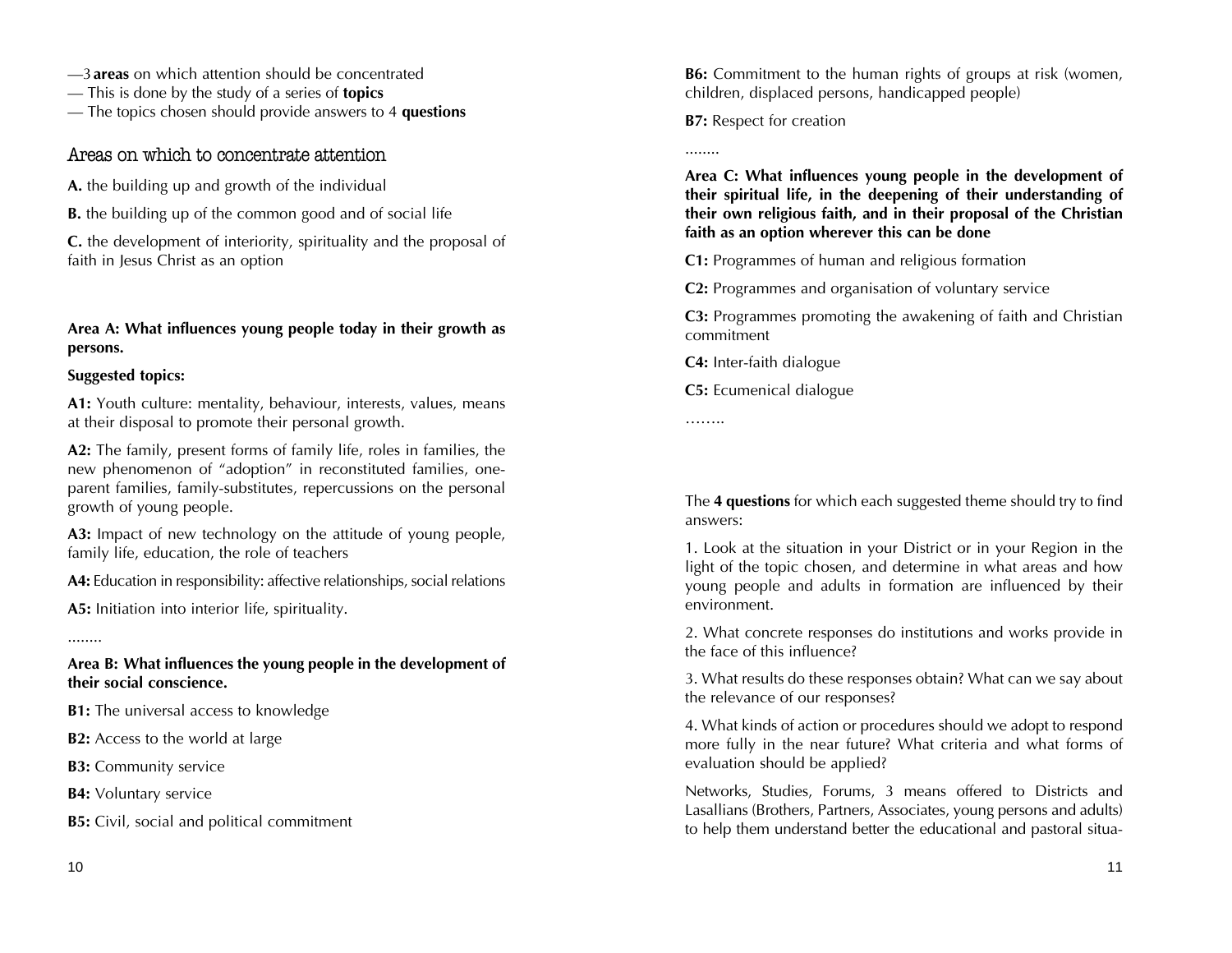tion today; to study Lasallian identity and how to share the Lasallian charism in the various cultures and with educators of other religions.; to help us assess what as an Institute we are offering, and to find answers to today's needs which are adapted to the times.

Quite clearly, the 2006 Assembly is a logical follow-on from the ideas and the commitments made in the last two Chapters. In fact, these two Chapters devoted a great of energy to drawing up a general outline of the Lasallian Educational Mission, giving much attention to the various persons who carry it out.

As a way of recalling the overall thinking behind the process which has been going on in the Institute for the last 10 years, and which will continue till 2006, it would be good to re-read and make known some of the texts which have shown us the way.

# II. Overall context of the Lasallian Educational Mission

Since 1993, this context has been defined by a number of documents which give coherence to the very numerous commitments and initiatives in the various Lasallian Regions. Lasallians who actively promote this mission should have a clear idea of it in order to understand that the Institute's constant concern is to be increasingly present in the world of education and evangelisation, which is its natural environment.

### **• 1993: 42nd General Chapter** (Circ 435, p.18-25)

Recalling the 5 previous years, the Chapter restates its burning enthusiasm for the mission, and its awareness of the expectations and needs of present-day youth. It decides to take action on 4 points in particular.

### *Appendix 1*

### **• 1994-1999: 5 international Institute Colloquia were held**

Each colloquium had its own theme: families, globalisation, mega-urban sprawl, new information and communication technologies, communication of the faith. *(Institute Bulletin No. 245)*

In its general conclusions, it identifies 6 sociological mega-tendencies (p. 113-121): they permeate the whole educational field. Educators and Christians cannot ignore them.

### *Appendix 2*

### **• 2000: 43rd General Chapter** (Circ. 447, p.19-33)

Adding to the declarations of 1993, the General Chapter indicates lines of action and calls for the implementation of more of its convictions. It defines its new areas of concern and dedicates structures to them.

### *Appendix 3*

### **• 2000: 43rd General Chapter** (Circ. 447, p. 1-8)

In these pages, the General Chapter concentrates all its attention on those who carry out the mission. It wishes to recognise their irreplaceable contribution and stimulate new forms of collaboration and sharing.

### *Appendix 4*

These texts taken together spell out both our vision of education, and the fact that we take into account the changing situations which affect our young people and adults in formation. These texts remind us that we cannot be satisfied with a few educational and pastoral adaptations, but we must join all those who are grappling with the great issues affecting the future - an excellent ground for learning - in everyday life, the economy, lasting development, couples, families, the social contract, traditional wisdom, the great religions.

They demonstrate our will to improve our understanding constantly of changes, and to allow ourselves to be challenged by them increasingly more profoundly, because they shake even the philosophical, anthropological and theological notions on which our understanding of life is based. They call upon us to face up to such salutary questions as the following:

– how do we analyse educational phenomena? With whom? With what methodological instruments? To bring about what transfor-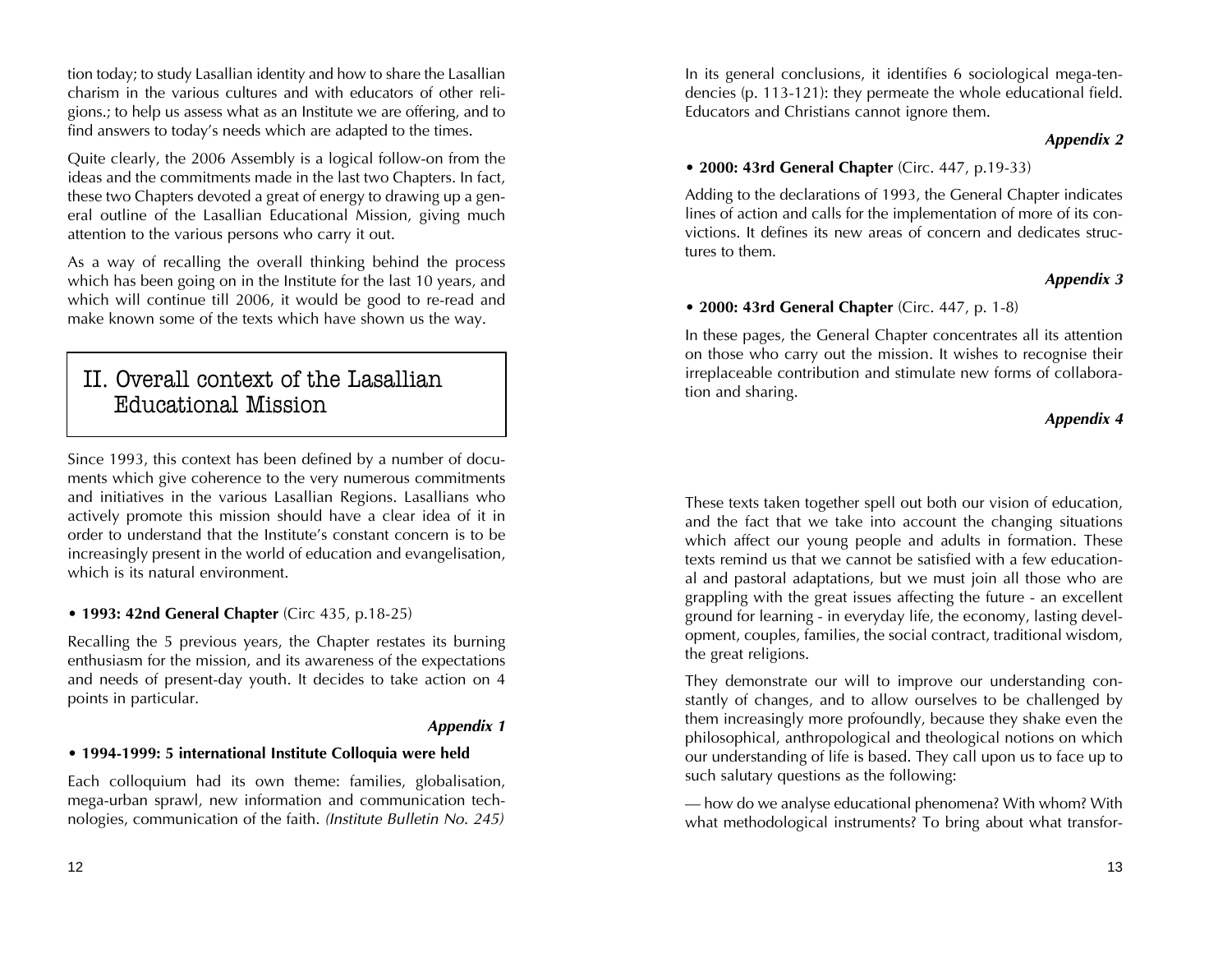14

mations? What first hand knowledge do we have of the world of young people?

– With whom and for whom do we work?

– Where and with what groups do we nourish our thinking and our philosophical, anthropological and theological research?

– What educational, pastoral and spiritual approaches do we try? And why?

– What future choices are we preparing? with what organisations are we working? With what collaborators? What liberties do we take ?

– What specific contribution do we make to the world of education and evangelisation? In what domain are we prophets?

– What formation processes have we organised so that Brothers and lay people can learn more about Lasallian spirituality and the Lasallian charism?

And so – Brothers, Partners, Associates, young people and adults – all of us have to start preparing together the International Assembly of the Lasallian Educational Mission of 2006.

First in our Regions and Districts. Next, when the time comes, with our delegates. This preparation should be nourished by Institute texts, the Networks, the Studies and the Forums which will tell us all about our diverse and complex siuations.

That is the wish of the MEL Standing Committee and of the Commission for the "Association for the Educational Service of the Poor."

> Br. Nicolas Capelle *MEL Secretariat*

Br. Antonio Botana *Lasallian Association Secretariat*

## The Institute, a Community of Brothers associated for the Educational Service of the Poor in a changing World and Church

**"Nations everywhere, open your doors to Christ"** *(Redemptoris Missio)*

## 1. Preamble

**1.1 The 42nd General Chapter is part of a continuing process, an Institute movement, which has gradually developed since the 1950s.**

After the shock of the Second World War and the great political and cultural changes it brought about, we entered a period of destabilisation, of the breaking up of old systems (social, political, geographical, religious...) that were fossilised and monolithic. There exists now a whole mosaic of cultures and differences. These upset our over-simplified plans and our deepest convictions. They upset the Church, too, and the Institute with it.

However, in spite of all the blows, uncertainties, hesitations and losses, the Institute re-wrote its beliefs over a period of 30 years: it rediscovered the Founder, faced up to the changes in society and young people, clarified its identity and the nature of its mission, made room for new partners, became open to other cultures and religions. It produced a series of powerful documents (Declaration, the 1966 and 1976 General Chapters, Circulars, the 1987 Rule, Pastoral Letters...) which form a coherent body of teaching, which are a source of inspiration and commitment for us and which invite us to face the world of today and tomorrow with confidence.

This we can do because our faith persuades us: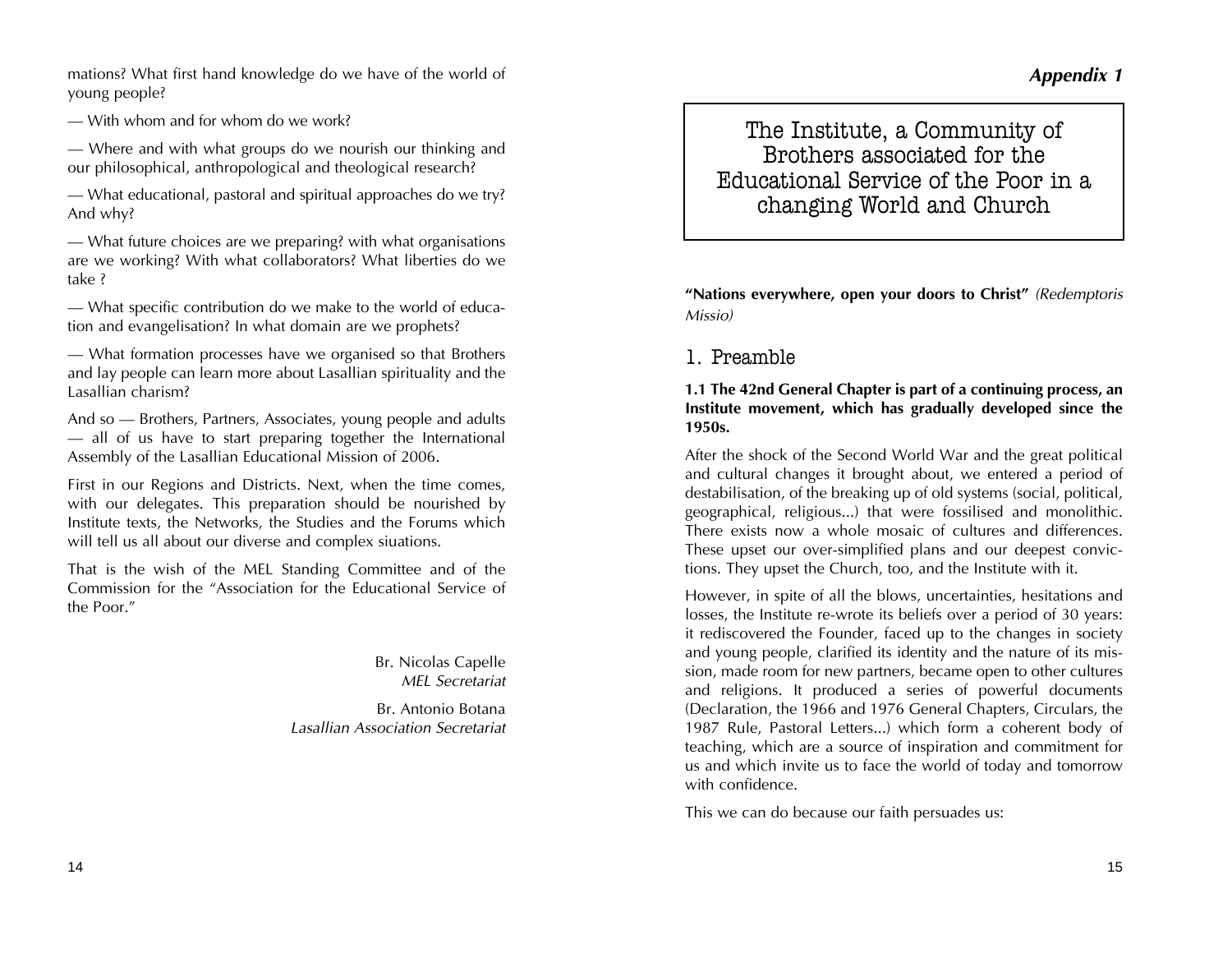– that God is already there and that he wants all people to be saved and come to the knowledge of the truth (R 19);

– that our Institute, together with other organisations, must continue to help promote the development of societies and young people. As it does this, it should also offer, as part of its vocation in the Church, the means of achieving spiritual freedom while respecting different cultures and individuals (R 18).

### **1.2 We ourselves are evangelised by the Church and Vatican Council II, by the many young people and adults we meet day after day, and we assert our commitment to this constantly changing world (R 15).**

Together with other men and women, we too are:

–**captivated by and accomplices** with its glitter, its science, its discoveries, its technology, its progress, its madness, its pursuit of power, but we **side with** informed men and women who use science and technology in the pursuit of the common good;

–**exasperated** by its complexity, its morbid hunger, its depravity, but we **side with** enlightened men and women who teach and recall the paramount importance of the individual;

–**angered** by its contempt for people, its brutal hatred, its duplicity, but we **side with** institutions which tirelessly fight so that differences may remain and that the plurality of cultures may enrich the common heritage;

–**powerless** before its injustices, its fratricidal wars, its selfish jealousies, its means of communication appropriated by money and private interests, but we **side with** those institutions that, step by step, try not to overlook differences and the plurality of cultures and try to enrich our common patrimony (R 17d).

### **1.3 The Church sends us as consecrated lay people in religious life to work for the "new evangelisation" of young people and adults who live in this world in all settings, in all cultures, in all religious faiths (R 19):**

– We go to those who are already with us, Christians or not, in school, in training centres for young people and adults, in pastoral centres, in Church groups and in a variety of organisations.

– We go to those who do not have the means to learn and be trained enough to take their place in society (because of famine, war, ignorance, oppression, destruction of homes...)

– We go to those who are victims of economic and political turmoil and who suffer the brunt of the spasms of a disturbed world (unemployment, substance abuse, AIDS, suicide...).

– We go to those who are looking for values, for a word of encouragement, of faith, who wish to slake their thirst with the Word of God.

All are waiting for us to share with them the charism we have. As professionally competent educators, we consider our work as a ministry and we come to them as Brothers, full of respect and open up for them a way to God (R 13, 20, 21).

And because of the Gospel, our presence in their midst must be positive, critical, prophetic and creative (R 18).

### **1.4 As members of the Institute of St. John Baptist de La Salle, we strongly re-affirm our option for the human and Christian education of young people and adults, and in particular for the poor.**

We re-affirm it with joy and hope. Why?

– In spite of doubts, the Brothers have never abandoned the work of education. On the contrary, they involve themselves in it even more than before, with the conviction, shared by many other people, that it is there that the future of humanity lies.

– Many Brothers work with courage and success in schools which become increasingly places where the aspirations as well as the perplexities of youth seeking educational guideposts are expressed. These Brothers are the proof that a school of high quality, one that is respectful of all and whose mission is rooted in the Gospel, renders an inestimable service.

– Many Brothers of all ages throughout the world have made strenuous efforts to become trained and to adapt to all kinds of social situations so that, aware of new needs, they can work with young people and adults in their own context.

– Every Brother has the charism of brotherhood. Thanks to the gifts of the Holy Spirit, he has the ability to relate to young people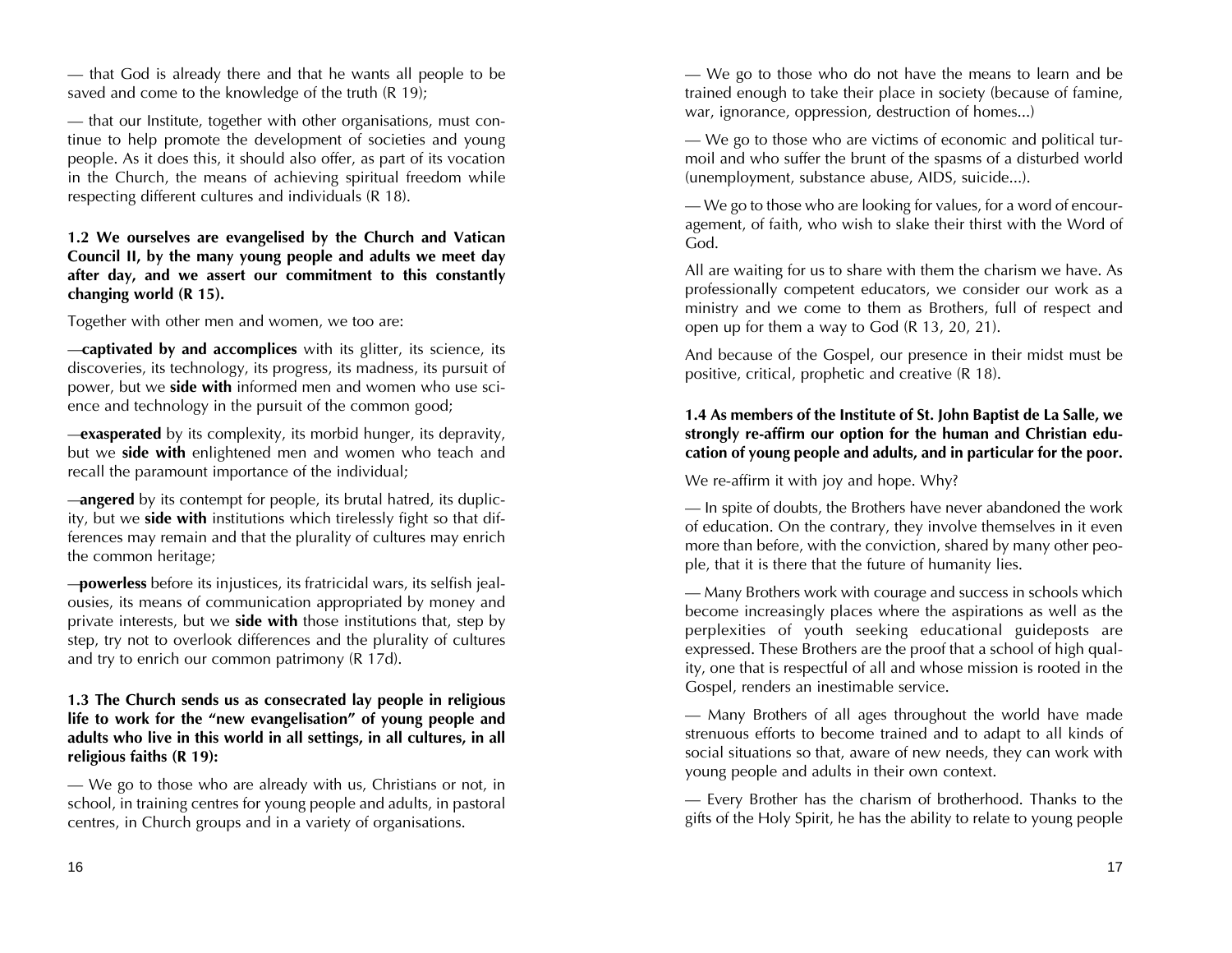and adults and to discover with them the means of achieving human and spiritual development (R 20).

– In many parts of the world, and especially in the third-world continents, Brothers have made a strong commitment to help the most deprived young people and adults, convinced that God calls us to renew our Institute by this deliberate return to those who are most affected by collective injustice (R 32).

– Brothers on the threshold of retirement from their profession continue their mission as educators as members of various organisations. There they discover other forms of hidden poverty and help young people and adults who have been marginalised by the complexity and hardness of society. Often these Brothers rediscover the specific nature of their call, a call which had become dormant as a result of a necessarily highly organised professional life, overly dependent on administrative regulations.

Brothers, we are associated by vow for the educational service of the poor. We are committed, as communities, to run schools or Christian educational centres which are accessible to them (R 39). The obligation which we have accepted willingly commits us to be witnesses in the world:

— active witnesses to the dignity of all people  $(R 11)$ ;

– active witnesses to their rights and especially to their rights to human, religious and Christian education if they desire it (R 12);

– active witnesses to basic human values (solidarity, justice, tolerance...) which make true brotherhood possible between peoples and nations (R 9);

– active witnesses to the need for adapted educational structures (R 3, 13);

– active witnesses to the urgent need for national and international programmes which include specific cultural measures regarding the poor (R 13b);

– active witnesses to God's solicitude for people who are marginalised by great poverty and other modern forms of misery (R 41);

– active witnesses to the mission of the Redeeming Christ which must reach all nations and all ages (R 19).

**1.5 In this way, we collectively repeat today the commitment of our Founder who "was deeply moved by the way in which the children of the artisans and the poor were abandoned and left to themselves" and discovered in faith the mission of his Institute, as a concrete response to his contemplation of God's plan of salvation.**

*"In order to respond to this divine plan and also to situations of distress similar to those that the Founder knew, the Institute desires to be present to the world today as part of the Church's work in spreading the Gospel.*

*The Institute is concerned above all for the educational needs of the poor as they strive to become aware of their dignity and to live and to be recognised as human beings and children of God. The Institute establishes, renews and diversifies its work according to what the Kingdom of God requires" (R 11).*

## 2. Observations

The Brothers of the Chapter, enriched by their personal experience but also invested with the hopes and concerns of the Brothers of their Districts who work steadfastly to meet the needs of youth, **are aware that the Brothers are called upon to respond to major challenges**:

– migratory movements, racism, urban violence, terrorism, drug addiction, loss of basic human values, crises of faith, refusal of religious education, the attraction of sects, unemployment, AIDS, hunger, illiteracy, street children, homelessness, contempt of life, broken families, school dropouts....

This list is unfortunately not exhaustive. However, in their own way, the Brothers and communities try to come up with appropriate responses. While acknowledging what has been accomplished up to now, the Chapter has focused its attention on four points: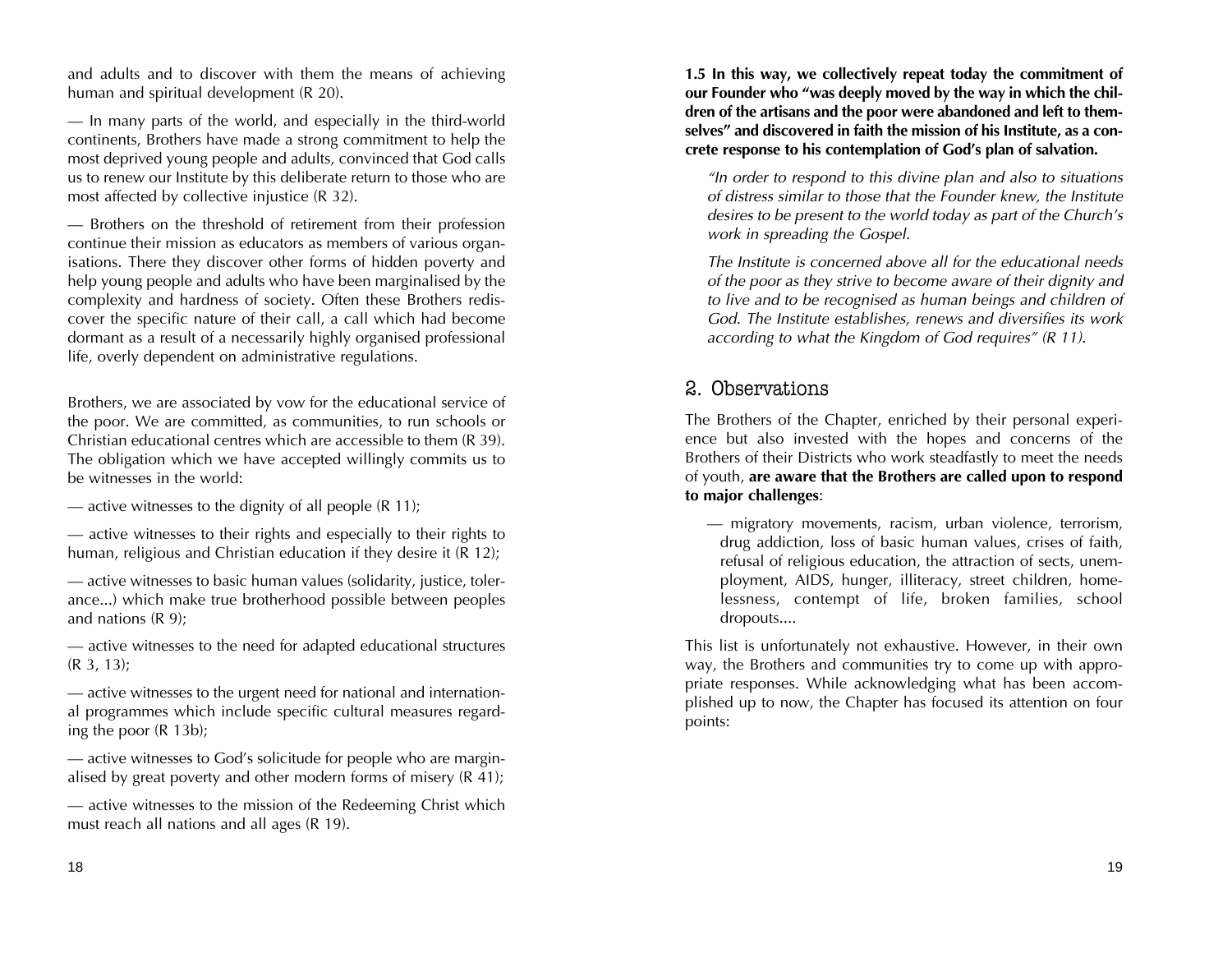## 2.1 The Rights of the Child

The Convention of the Rights of the Child was adopted by the United Nations on November 20, 1989; it became international law in 1990.

In most nations the rights of the child are ignored; this convention is extremely helpful, especially for poor children who find in it a protection and safeguard against exploitation and abuse.

## 2.2 Illiteracy

Illiteracy is an increasing phenomenon, not only in third-world countries but also in the developed world. In addition, it affects not only the written word but also new languages (images, sound...) that the poor use almost exclusively.

Illiteracy is at the root of many situations of poverty and hardship because it is a drawback to development and hinders social integration and all critical thinking. It affects directly the dignity of millions of children, adolescents and adults, condemning them to hopelessness which can trigger outbreaks of sudden violence and can deteriorate to degrading passivity.

### 2.3 Values education

The human community is more and more imbued with a sense of planetary consciousness: together we are responsible because we are more and more dependent on each other:

– for the quality of life which we pass on to younger generations;

– for the environment and the resources which we leave behind.

As educators, we are required to examine our educational programmes and methods. People of good will will co-operate if education fosters justice, respect, solidarity, tolerance, recollection, peace and respect for life (from conception to death).

As educators, we are also duty-bound to respect our world and its environment, human and physical; the human race is responsible for the management of the earth and its resources.

## 2.4 Specific accompaniment of the young

In several regions of the world, many societies have been destabilised by the economic crisis, migratory movements, overcrowding in the cities. Many young people are the first victims of this upheaval, slipping into petty crime and delinquency: aimless drifting, unemployment, drugs, AIDS, prison, prostitution, violence.

These young people, excluded and feeling rejected, quite often need a specific type of accompaniment over a long period to help them rediscover the ordinary rhythm of social integration through formation, work and, sometimes, therapy.

In these four particular areas, the Chapter encourages whatever initiatives may be taken, no matter their importance, in order to strengthen our solidarity with those associations and organisations who work for the rights of children, youth and adults. But it is clear that the profound and unconditional respect we should have for persons in suffering obliges us to bring them, at the right moment, the best gift for which we have been consecrated ministers of the word. In order to realise their full humanity, they should be touched by the Gospel and by Jesus Christ who is the Way, the Truth and the Life. "The best service that we can render our brothers and sisters is the evangelisation that helps them to live and act as children of God, that eliminates injustices and helps in the total development of the person" (Puebla).

It is the entire Institute which must be on the alert and commit itself in a significant way to formation, to human and Christian education, especially in those situations where we can become earnestly involved in fidelity to the charism of our Institute and our vow of association.

The mission is everywhere. It requires today a new, imaginative approach, mobility and volunteers who are willing, determined and prepared.

> ( **1993 : 42nd General Chapter** Circ. 435 p. 18-25)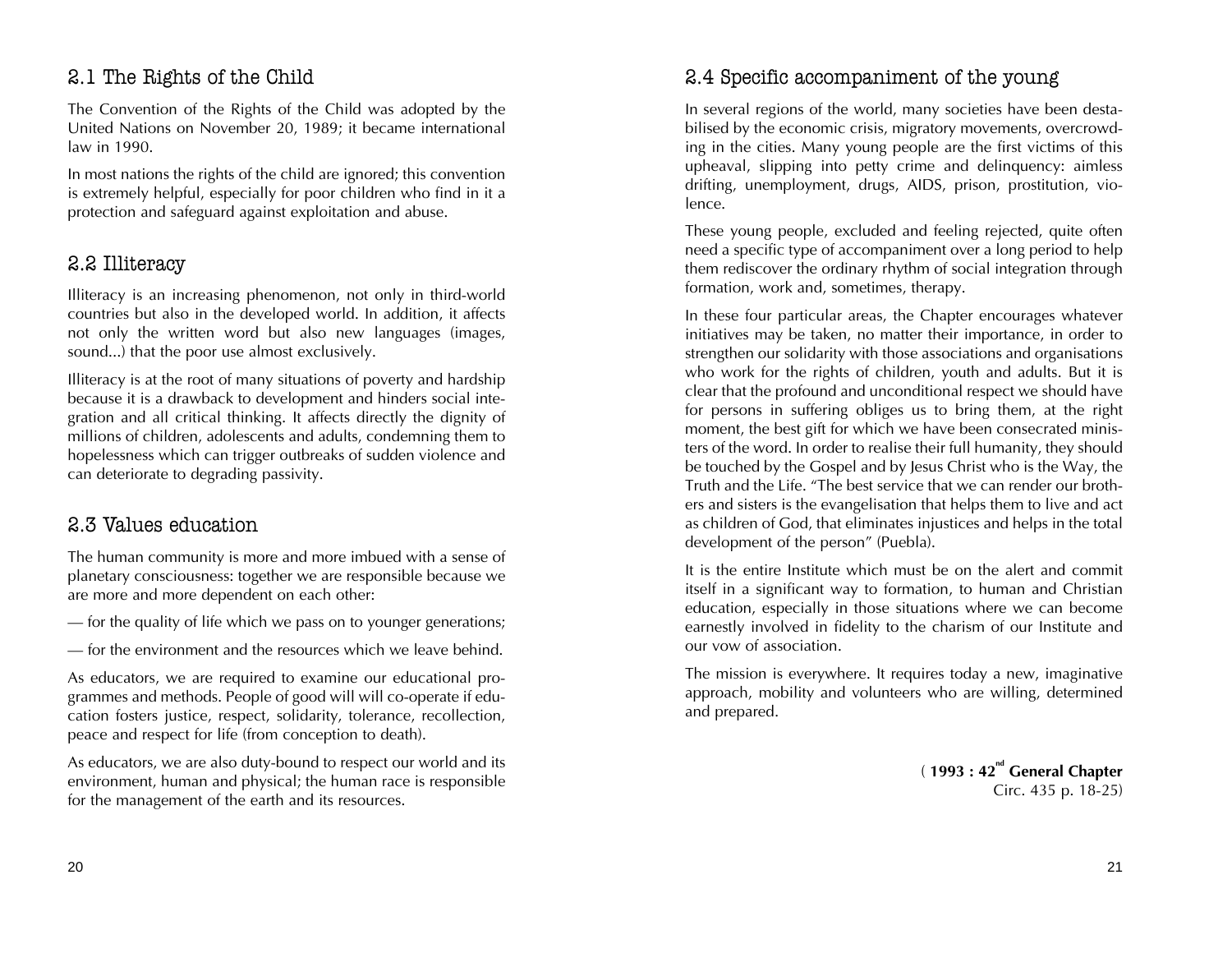### *Appendix 2*

The Institute of the Brothers of the Christian Schools and Education today

## **Five colloquia towards a more informed understanding**

## General Conclusions

The conclusions are of two kinds: the first ones are related to the process of discussion, the second ones are related to the important trends which are impinging on the educational arena such as we have seen during these past six years.

## I. With regard to the process of discussion

### **1. Rereading reality.**

This is an Institute custom: John Baptist de La Salle ingrained it in us and we find it continually throughout the last three centuries.

John Baptist de La Salle was not a sociologist nor was he a specialist in social analysis; but his priestly concern developed within him a great attentiveness to situations and events and a pertinent imagination to carry out specific choices (dealing with persons, relationships, methods, decisions, reticence) strategically in accord with the purposes indicated in his program.

The rereading of situations is at the very center of the Lasallian process; we cannot escape it. Carrying out the colloquia has shown that this rereading must be done while keeping in mind four interdependent elements. We would point out that each one of them can be treated as a separate element for purposes of discussion, but it is quickly evident that each element needs to be connected to the other three.

The four elements are:

- •the end of the Institute;
- •specific realities of the contemporary world;
- •basic texts and history;
- humble, simple, significant and legible practices carried out by Brothers and by their collaborators.

This having been said, there is not **one reading** of reality but there are **readings** of realities. Clearly, if one looks at reality based on the Lasallian view alone (with its historical roots and mission awareness) one might have the illusion of understanding reality rapidly, clearly and effectively as well as the forms of updating which are capable of transforming it in order to make it conform to our Lasallian nature. Only a strong central mentality concerning our Lasallian identity would produce this tenacious illusion.

The reality of situations is very complex and requires - without denying who we are and what our mission is - abandoning the center of things and examining them with a minium of formality and at a distance. And for that purpose one excellent technique is to assume the successive point of view of the rest of the elements which, along with ourselves, make up the reality which we all experience together. So then we have a methodological requirement that makes us understand that other readings of reality are possible and legitimate and which, finally, our worn out eyes should rejuvenate if we want to perceive the works of God today: God ceaselessly creates new things and his knocking on the world's door has previously unknown forms. It is the other specifics (systems, persons, organizations) which are going to help us in rejuvenating our view of the context in which we live together.

### **2. Changes and ruptures**

• The general context of our realities is marked by change. This is the very essence of our society. We have no reason to be sorry about this. We are caught in a fluidity of information, experiences, wants, unexpected back and forth movements produced by financial murmuring, natural disasters, a political decision made at one end of the planet, readily available new technologies, scandals, a product promoted over the airwaves, etc. The general mentality of our contemporaries and even of ourselves is immersed in a widespread feeling of that which is provisional, precarious, an unexpected outbreak.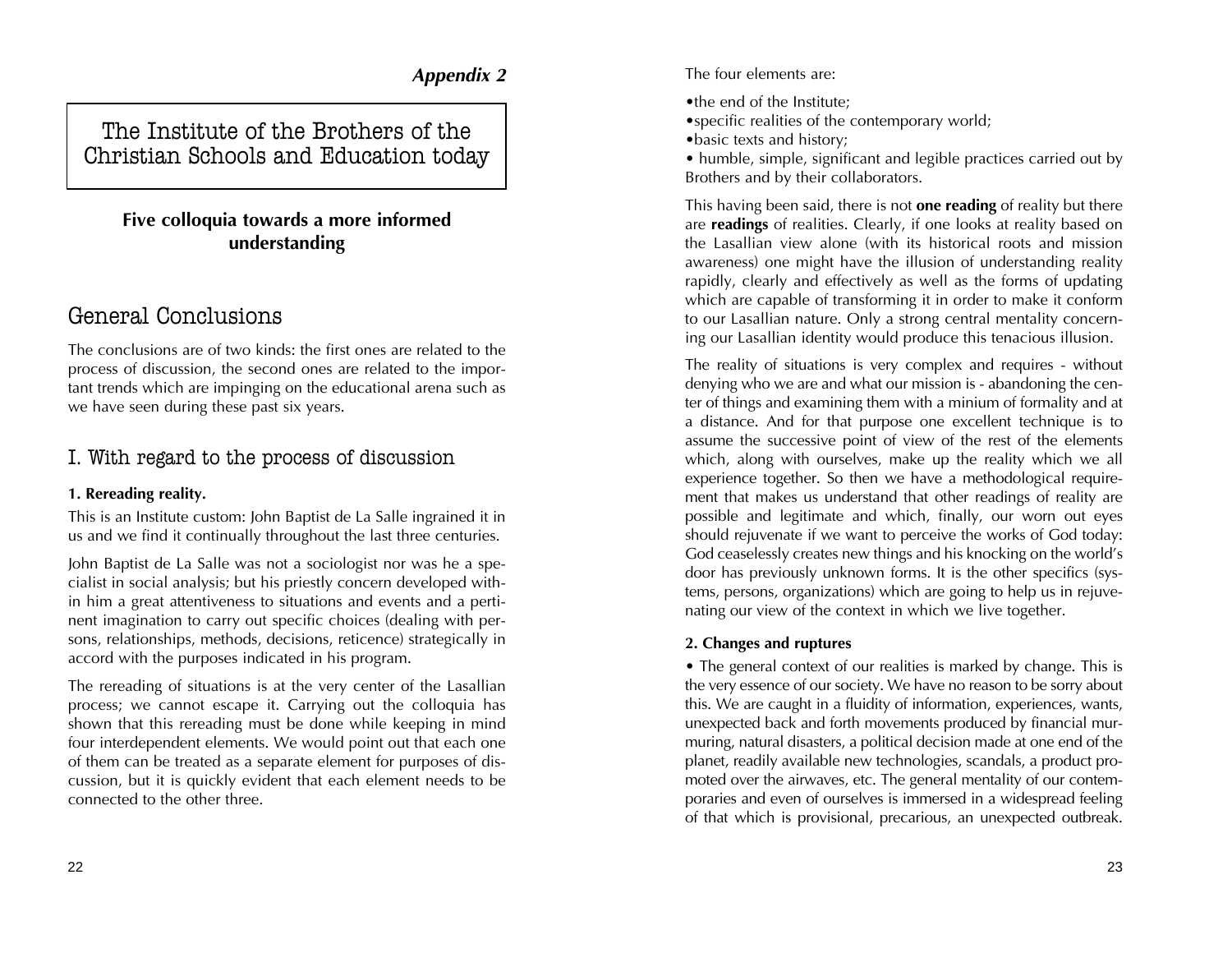Why? This is the result of the interdependence of nations, societies and economies. From now on we are no longer alone. The consequences of this are considerable for our structures and our undertakings as Institute. Our action plans have now been changed.

• Often we are accustomed to notice gaps, deficiencies and contradictions in our training and educational situations. We then look for corrective activities in order to apply them voluntarily according to our clear and well-known purposes. This lineal strategy based on a cause-effect relationship has its value but also it has its own surprises (adverse effects, a partial view, focusing on false issues, easy solutions, hiding the deepest causes...).

• Yet another type of strategy could restore the balance between analysis and action. It is also necessary to keep in mind the interests, ideals, the open or hidden purposes of our collaborators and the components of the systems that surround us and that shape reality as well as ourselves. They shape reality often more intensely than we do because they are rooted more deeply in persons, customs, lifestyles, basic interests and other more commonly shared elements. We find in all of this a deterministic mechanism. The first four Colloquia were constructive in this regard. Our ideals and our educational and Christian strategies may be very beautiful and bountiful; but they are counter-productive if we have not placed them again in their general context made up of family relationships, new technology, financial interests, urban or popular contexts.

• But this should not give us cause for alarm. Effectively, we find some Brothers and Lasallians in all places throughout the world who have integrated this way of analyzing the complexity and doing it along with all sorts of their colleagues and creators of restlessness. But the power and the witness of our educational initiatives bring that price with them.

• At the same time, all this can be topped off by a healthy questioning that we force ourselves to look at (institutions, processes, signs, lectures, commitments) and which perhaps no longer is part and parcel of the origins because the world changes and life is replete with ruptures. And this deals with persons as well as with organizations.

### **3.What we are demonstrating**

We are talking about the understandability of what we are doing in

the educational area. How is the message that we are emitting received? Our intentions may be abundant but what do our collaborators say? This issue was often raised during the Colloquia. And it is an important one. In effect, we are not a multi-nation entity which develops its educational tapestry wherever it will. In the world of education we are a voice that has something specific to propose; and that should be done by means of a powerful witness which is not always subject to an impressive, strong institution which is sure of itself; Gospel practices teach us something else.

Here is something which forces us to undertake a renewed discussion about implementation and site location, methods, solidarity, functioning, personnel, etc.

In each Colloquium Brothers who came from all over the world reminded us of the witness of humble, simple, modest educational processes which are seen by the poor and by the rich.

## II. With regard to powerful trends which impact the educational arena

While listening to the members of the Colloquium, observing the reactions of experts who had come from the five continents to deal with the task by making use of other pertinent studies, little by little we saw some important trends surface - trends which seem to pervade the general environment today, the environment in which young people, families, the Brothers, Lasallians and other collaborators live and in which the process of human and Christian education is carried out and to which we have consecrated our lives.

Those trends seem to be in practice on the five continents. Obviously they are represented in different ways and their presence does not have the same import in all places. Nevertheless, during the course of the 5 Colloquia, the participants were able to underscore them and recognize their influence on educational practices.

Those trends are clearly seen from the perspective of a Lasallian prism which looks at the world in a particular way and especially at the world of education. Other observers probably would not have been able to sense the same degree of urgency on this point,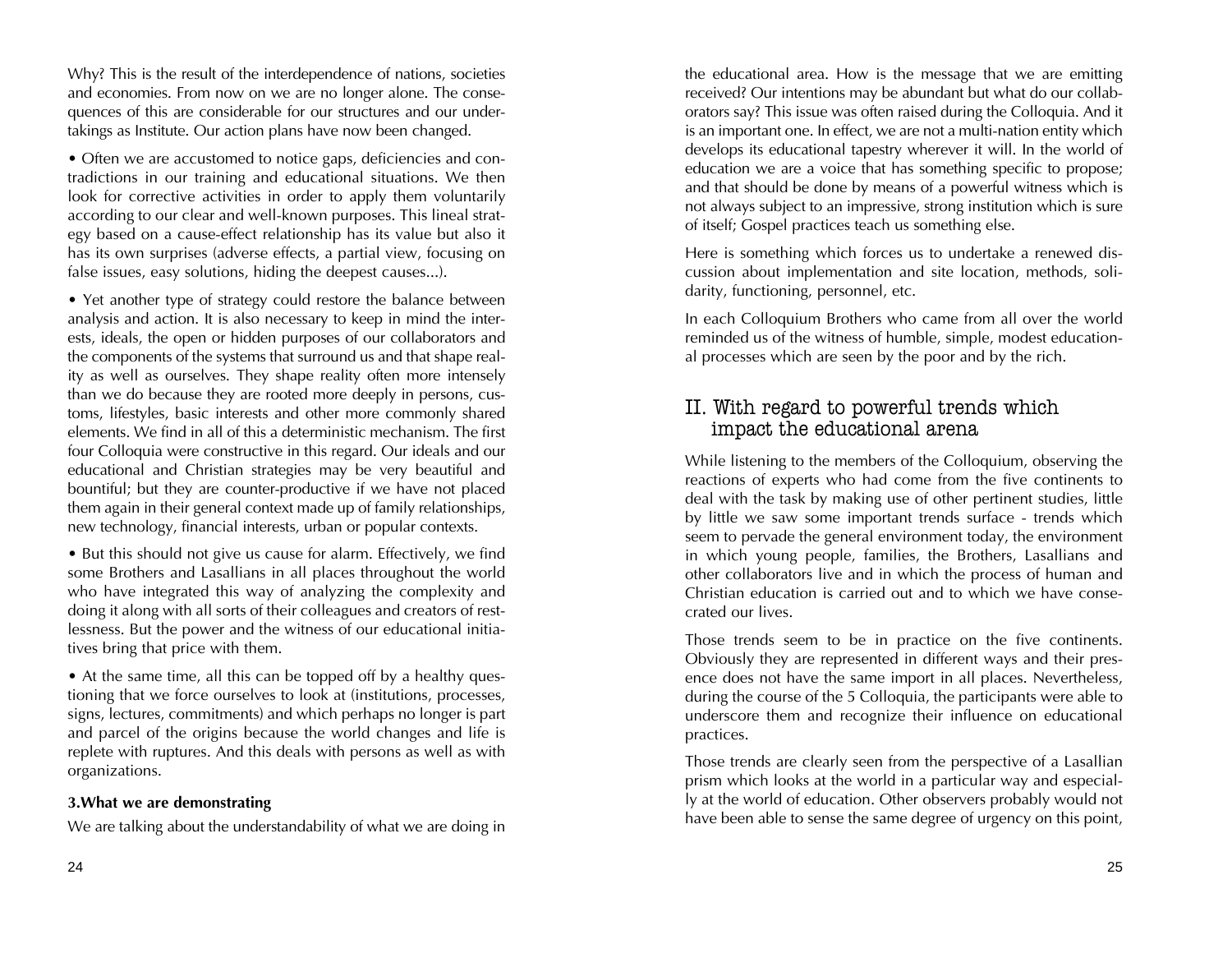but our view finds its legitimacy in our specific mission and in the objectives that this analysis can bring to bear with more precision.

We have identified 6 trends that seem to condition our educational efforts.

A. Supervised finances - Money - Violence

- B. Migration Wandering The Marginalized
- C. Individual acts Collective conscience
- D. Families Man/Woman Parents/Children
- E. Young people School Formation Educators
- F. Search for meaning Doubts Wisdom

## A. Supervised finances - Money - Violence

• Societies are becoming more and more organized, supervised, subject to financial rules dictated by international organizations which transcend borders.

• The way in which finances work is not understandable for the majority of people: multi-national entities absorb, buy and sell at the world level for reasons that escape even a minimal understanding.

• Nevertheless it is easily understood that the engine for all this financial agitation and which alarms everyone is, quite simply, the domination of power over the markets, over consumer customs, over the monetary flow which travel by means of stock markets and by immediate electronic techniques.

• Money has become the center of concern because its necessity is imperative and no one knows how to act or think apart from it. It is the first criterion for relationships, commitments, lifestyles, the taking of power.

• Therefore national governments (the very G7) have less and less room in which to maneuver: international organizations dictate their laws. In this way democracy becomes devoid of content and nations are at the mercy of some financiers and masked players.

• All of this fosters the development of parallel, illegal finances which permit many to survive and a smaller number to become rich. Corruption is carried out on all levels and infects all societies.

– In poor neighborhoods, each is permitted to establish a certain type of "justice" and to limit the development of violence towards those who have nothing, or who escape to the network of social organization or the law of the market and the formation of expendables.

– In the megalopolises antagonistic groups are allowed to find <sup>a</sup>*modus vivendi* which the official doctrine of social equality does not feel itself called to establish. Each entity, then, has need of someone poor who in turn has need of someone who is poorer than he is...in order to consolidate his power and to realize small benefits which will allow him to survive. Because quite simply survival is what is at stake; what is moral has nothing to do with anything here.

– On the trans-national scale clandestine corporations with identical interests are being established in order to go forward in the operation imposed by banks, governments, international organizations, multi-national entities..., all of them with an appearance of official legitimacy and of which no one knows anything about to the point where they take advantage of this opaqueness of the world economic system.

These corporations transcend countries and blur the former North/South separation. From now on the North is in all the places where the South is and vice-versa. These secret corporations with common interests are rushing headlong into new forms of consumerism and they are present where easy money is king (drugs, tourism, prostitution, the clothing market, electronics, forging industries...). Who can escape them?

• There they are then, finally, all the necessary ingredients for the explosion of sporadic, sudden violence, apparently irrational, that the social organization cannot foresee and about which causes are not sufficiently known in order to anticipate and control them; very often one is obliged to repress without really understanding. This phenomenon little by little bores into even organized societies which, by their very organization, are the most vulnerable when facing the development of violence which casts into doubt the future possibility of "human togetherness."

## B. Migration - Wandering - The Marginalized

• Financial precariousness, the search for work, ethnic conflicts, wars which leave entire families strewn by the highways, children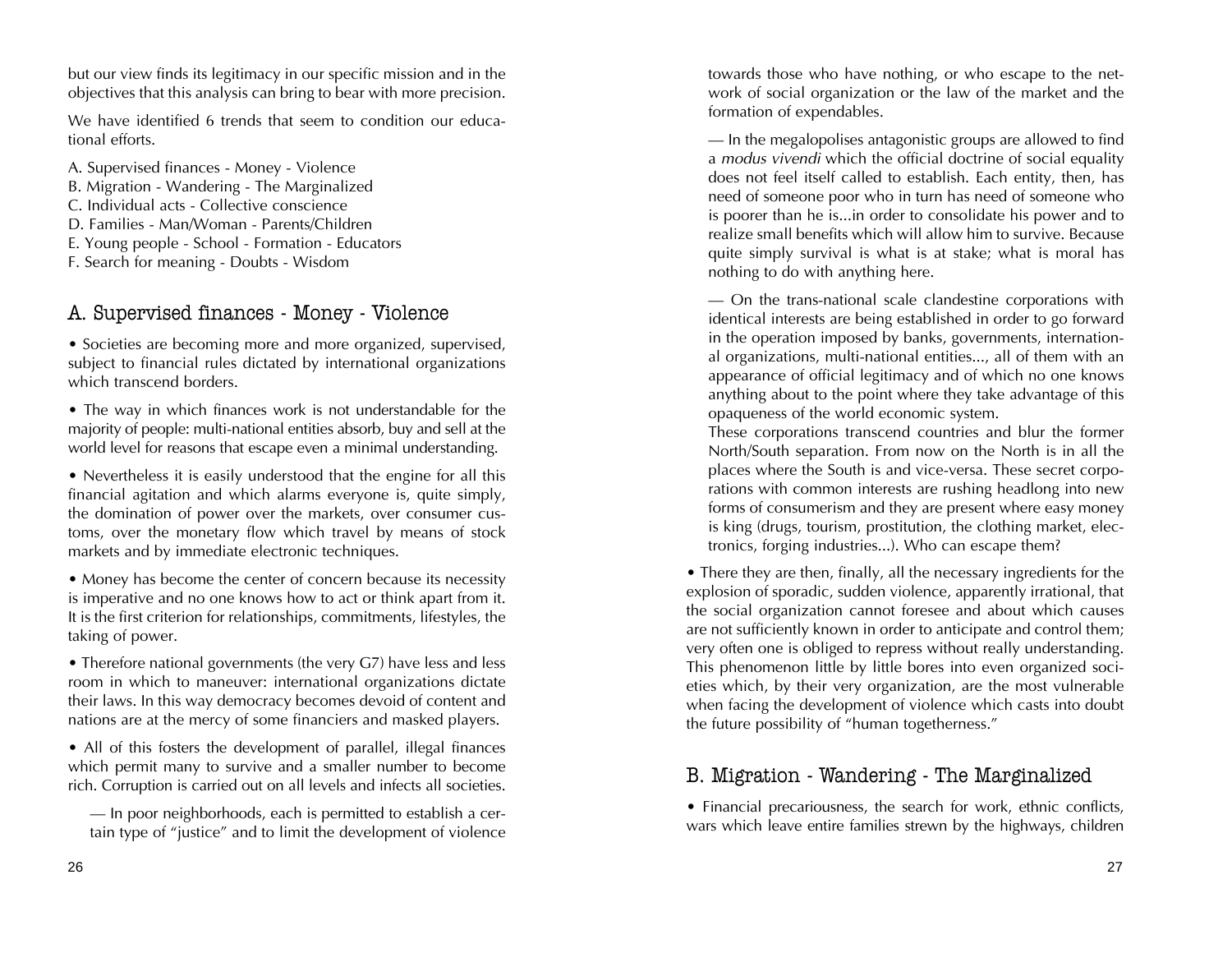left alone. More and more refugees are concentrated on the borders. And it is predicted that within 30 years, there will be created 10 border cities which will be centers for misery and violence, while 90 other cities will develop, especially in the southern hemisphere.

• In many countries the cities are exploding. They receive immigrants from within and without who arrive with many needs but without the competent authorities having had time to plan and to organize services and indispensable structures. These cities are growing out of control and they juxtapose very diverse populations, whose codes of "human togetherness" are not adapted to one another, if indeed they do exist at all.

• Today people live amidst a generalized precariousness and their future is unforeseeable. Psychologically a sense of wandering pervades the current mentality, beyond the imposed migrations. No longer is it known where the permanent and the solid are rooted: work is precarious, the political situation is precarious, marriage is precarious, relationships are precarious. More and more persons live with a sense of the immediate, the passing, the ephemeral, with a free-flowing of information, they sense that which is impalpable, multiple, consumable, throwaway. They have a sense of a life governed by insecurity and one which no longer has traits of an historic drama that his its stages, progression, orientation, duration; but life shows a semblance of a tragic future that cannot be overcome, that is imposed and which inclines one to say with resignation: "What has to happen will happen". We are no longer in a tension towards the future, something inherent in Christianity, but we are faced with a cyclic concept of time, which is proper to paganism. This is our destiny!

• In addition, certain societies are in a certain way so marked and regulated that they provoke a defensive reaction: individuals tend to escape, enjoy themselves, once in a while they deny the daily subjection and its routine. The year is then measured by vacation, happenings (games, sports, demonstrations), surprising meetings, unexpected events, singular events (Carnival, Halloween...), former rhythms...as a way of forgetting the boredom and the organization of modern society.

• But this may also give rise to the commonly shared sense of an imbalance between real life and a dreamed life, between a real or an imagined marginality. More than others, young people from all environments are aware of this marginality.

– In the very poor areas: they experience it physically and every day they see social images that stir up insolence in them. – In the middle class: they transport it in their imagery because unemployment is waiting for them and the social position of their very own parents can vacillate abruptly the next day. They themselves are not certain of being able to get a firm grip on the social scale.

– In the privileged classes: they feel it in the depths of their being because, they who have everything, have never had to fight in order to live or to really exist. They are afraid that tomorrow they will turn into dust, because of their lack of resistence and fight they have no consistency in these areas, but only an outward appearance of human beings.

There is a collective schizophrenia that lies in wait for everyone and which is fed by publicity, television serials, a certain type of cinema, Internet services, courtrooms, videos...

## C. Individual acts - Collective conscience

• Societies are required more and more to keep individuals in mind. It is not enough for them to administer to groups, but they ought to take care of the diversity of persons within those groups. Relationships between strengths and conflicts are more difficult to administer.

• This is not the only consequence of what is unwillingly called "individualism" and the fact that it is a conquest in which Christianity has itself played a role should not be surprising. All societies have not assimilated this as yet.

• It is also the result of being more respectfully aware of persons, their subjectivity, their personal choices, their expressions, desires, their freedom. It is now understood better that the person has dignity and that he should realize a process of individualization. But all societies do not subscribe to this idea yet.

• In spite of everything, that personal process often appears to be risky and dangerous. In effect, the great philosophical and religious stories might be thrown out, unappreciated, made relative and, as a result, the individual finds himself very much alone in facing the great issues that pursue him. And truth is fragmented into points of view, philosophical references no longer structure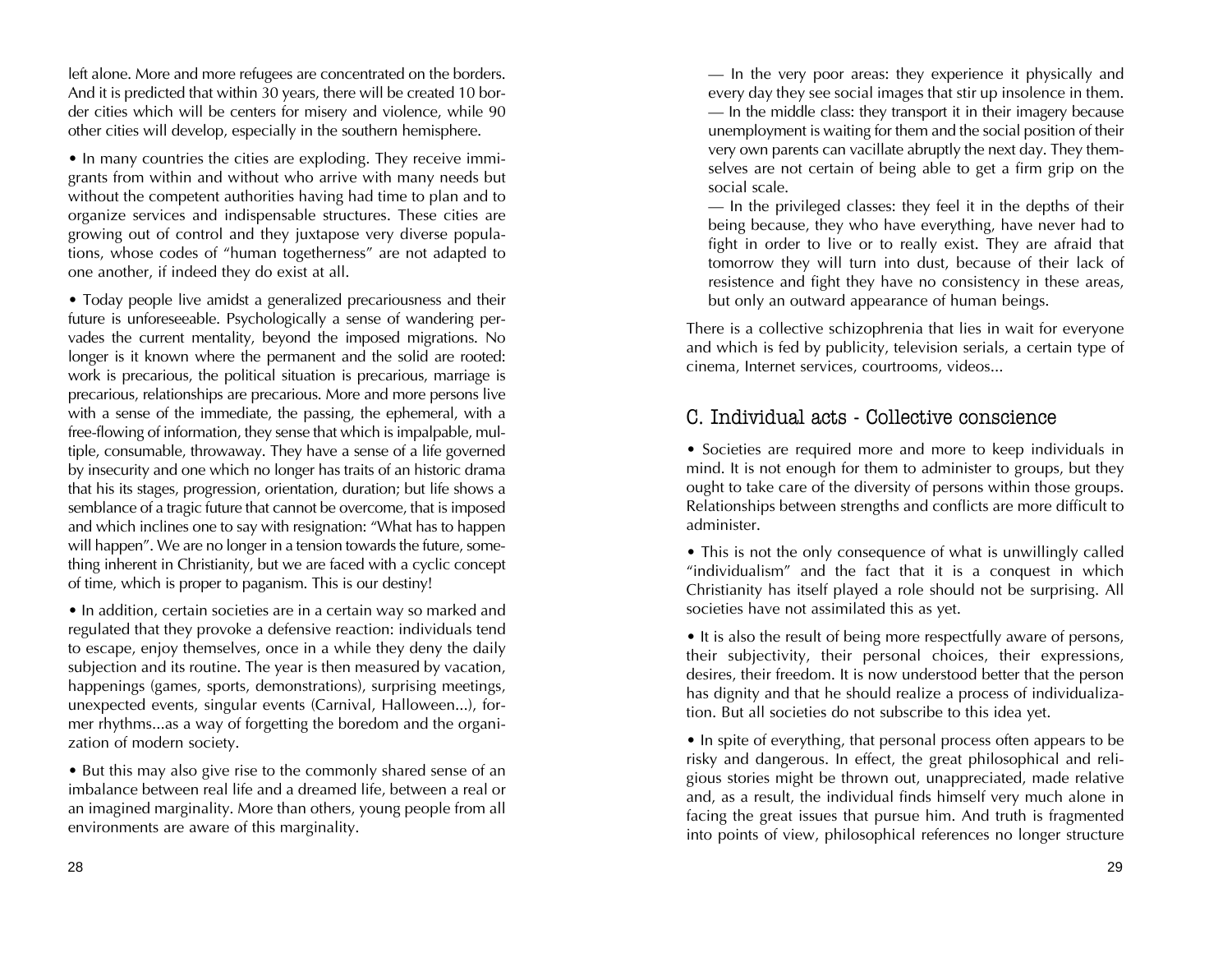research, relativism pervades everything and the individual becomes discouraged, closes in on himself or abandons the internal process which he had begun with courage.

• Nevertheless this individualization does not wipe out the need for encounters or the need for others. On the contrary the formation of "tribes" has been noted, groups with like affinities, groups which are interested in searching for intimacy, solidarity. Even in the big cities, some neighborhoods are organized as a type of "village", each one contributing his originality and coming away with security and recognition.

• Thanks to the means of rapid communication each one has the possibility of being open to the world's problems in greater ways. Entire countries, entire continents are capable of being emotional about and sensitive to some distant squalid conditions, to the point where an emotive and concrete solidarity is encouraged and which is remembered for a long time.

• But, if solidarity exists, it nonetheless is difficult to maintain this in the long term and commit to a lasting effort of discussion about the structures and causes of injustice, misfortunes and conflict. Instant unity is also one aspect of "entertainment" and of "wandering".

• To conclude let us note that little by little a common conscience is being developed: human ecology is becoming a concern:

Man, his dignity, his freedom, no matter his location;

The abandoned and socially excluded;

The sick, the feeble, the victims;

The planet and what we will pass on tomorrow to our children; Deprived and exploited populations.

This common conscience unites men and women from all tendencies and from all religions. It probably expresses what is most authentic about present-day humanity and it allows for a reasonable hope.

## D. Families - Man/Woman - Parents/Children

• All societies are worried about the FAMILY. Everywhere the family is being shaken up and the causes are many: unemployment, migration, consumerism, means of communication, individualism, the loss of ethical and religious points of reference... The forms of the family institution are changing and sometimes the forms mix with one another. Certain discussions would lead one to believe that the FAMILY is disappearing. On the contrary, this is not true.

• In effect, when there are more difficulties, so much more does the FAMILY become the point of reference, the last refuge for protection, where to take shelter in order not to die. It is guarding or rediscovering one of its primitive purposes: to be the first and last place in which to survive. All societies are alike in this no matter what great technical and social progress has been achieved. But when certain family societies can no longer maintain their children and they toss them into the street, those family societies cry out in desperation and they are seen as dispossessing their very dignity and their reason for being; the drama is complete.

• As a result, all societies have a keen consciousness of the family reality and its basic value. They know that the will to live has its origin in the family, there it places its trust, as well as in others and in the future. They will also attest that within the family are the roots of violence, exploitation, hate. Therefore they very often permit a considerable effort to be made to sustain families, to help them and to protect them (social aid, legislation, juridical devices, legal recognition...). International organizations have worked very hard in this respect, supporting efforts by countries and non-governmental organizations (NGO's) which fight for the right of families and children. Little by little they create the conditions for an international conscience.

• But individuals are not far behind. Each knows very well that his personal work of humanization depends upon the family reality that he builds by means of changing forms and sometimes successive forms that are given to him to live, pushed by the circumstances and encounters that pile up as never before in human history.

• Therefore we look after the development of considerable activity in order to give human meaning to family reorganization, to the new "adoptions" between marriages and children from various families, to technical resources for assisted procreation and to the freedom to procreate. We see in all this a gigantic effort to not merely put up with the event but, based on the event itself, to build a life that has meaning, that allows for the finding of paths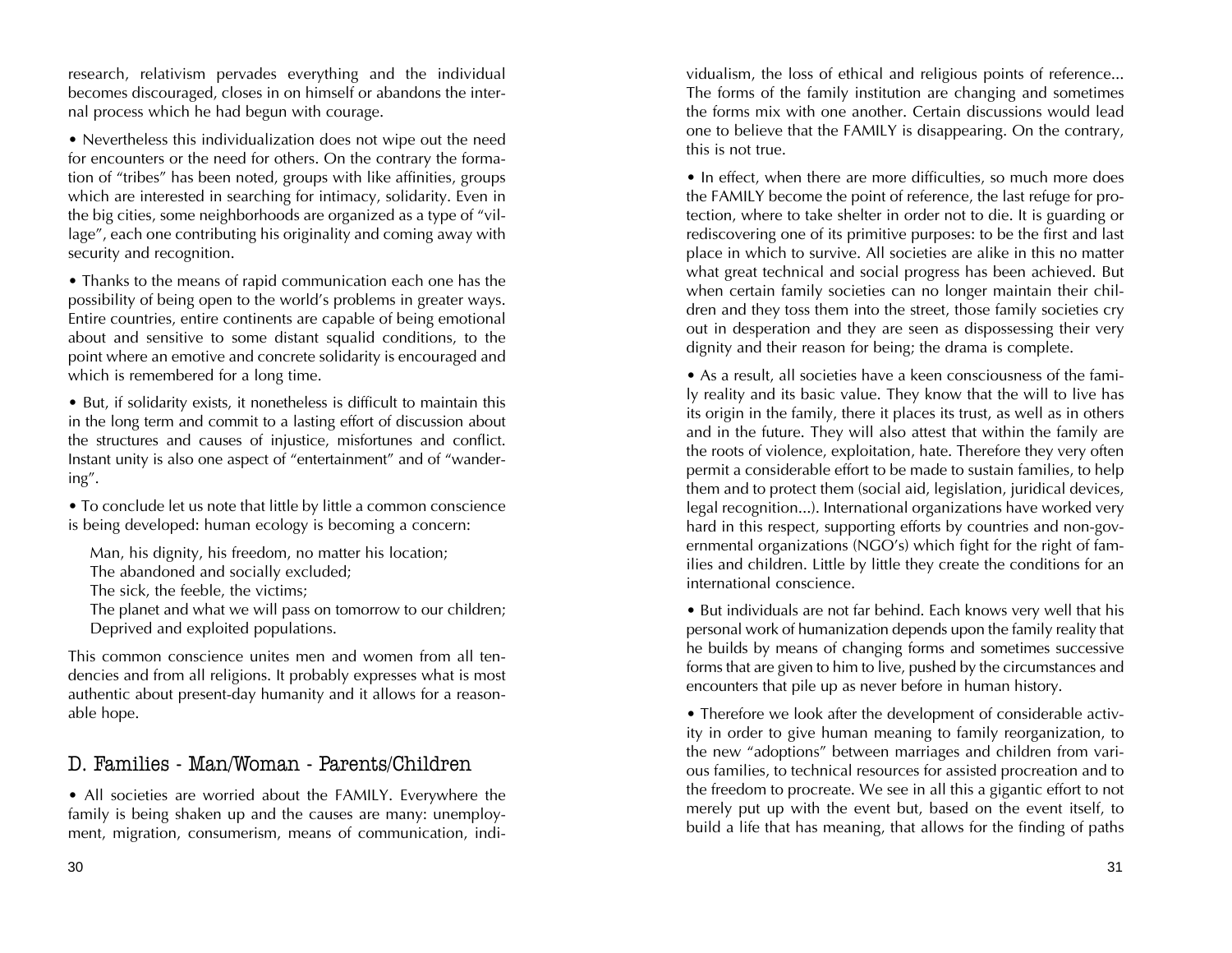towards humanization and to develop immense resources of human conscience and its creative possibilities. We can perceive in all this a co-creative participation in God's work.

• Within this environment the Church has much to say to contemporary man. Unfortunately the Church might be interpreted as a judge and not as a companion who helps one along the journey and to make new journeys. The means of communication greatly simplify the Church's discourse, but she herself does not always hit the mark in her formulation and at times one can get lost in the labyrinth of a complex thought. But beyond the language difficulty or the grasping of issues, don't we feel here the most radical struggle foretold by the Gospel?: the struggle between the "world" and the Kingdom, between darkness and light. This struggle penetrates deep into the hearts of men until reaching the most vulnerable part: that part in which relationships are created which lead to talent, possession, life, death. And the first place for this human and Christian struggle is precisely within the family. The Church cannot be but interested in this. And neither can Christian educators.

• At the center of the family, obviously, is the married couple. No other era in history has scrutinized with such determination malefemale relationships in terms of their usual studies, but also in terms of what was previously unknown with regard to family life, social life, the concept of association and even in the life of the Church. This is in part due to the progressive disappearance of traditional social roles observed in certain favored societies, but it is also due to a general sharpened consciousness of the basic role of women in social activities.

Clearly this basic role is not new. On the other hand, the awareness of this role which is becoming more and more clear is relatively recent. It is clear that there is a certain resistence to this in certain areas, there is evidence of some unrest in male societies which want to protect themselves...but groups of women are being established that want to take up the reins of the future of communities, build new financial relationships, new networks of solidarity, a new social understanding. The next century will tell if the planet is administered better by women than by men.

• In some places in the world the role of women has become the predominant issue especially in the life of the family, which diminishes or takes away the role of the father. Single parent families are a common phenomenon and many women are becoming accustomed to living without a husband, thus creating families where a man does not enter the picture. These female societies are shelters where the imaginary and a sense of stillness are exacerbated to the detriment of distancing by means of difference and law. Education should keep this in mind.

• These important relational issues (male/female relationships, heterosexuality, homosexuality, fusion, separation, single parent families, adoption, homosexual families, bi-sexual relationships with regard to the child, etc.) are often lived out in a rough type of arrangement that is entrusted to the good will of individuals. An exaggerated respect for persons and situations keeps one from providing instruments for discussion and discernment on the philosophical, anthropological, theological and spiritual order.

This general observation is also valid for young people (adolescents and young adults) who find themselves abandoned while facing structure questions involving sexuality, otherness, the development of love, acceptance of the child. The Church and the Christian school must transmit their messages as part of the basis of these issues.

• On the other hand, all of this has an impact on the parent/child relationship. On one side adults argue almost in isolation concerning relational issues previously unknown while on the other side children are being shaped by means of communication, the street, friends and merchandising initiatives. Sometimes it seems that there is an impassable trench separating parents and children. But, although the interests and mentalities may collide, children always hope for much from their parents, even when they have failed in their mission. In the majority of cases children and young people expect their parents to watch over them and offer them some words: they are eager for this type of communication and although there may be confrontation, it always serves to give them structure. Parents should foster this conviction which may give them strength and trust as they deal with their children.

## E. Young people - School - Formation - Educators

• In the area of formation and school, parents search for what is best for their children. They ask the school for quality instruction and training; they invest in the school and they often request that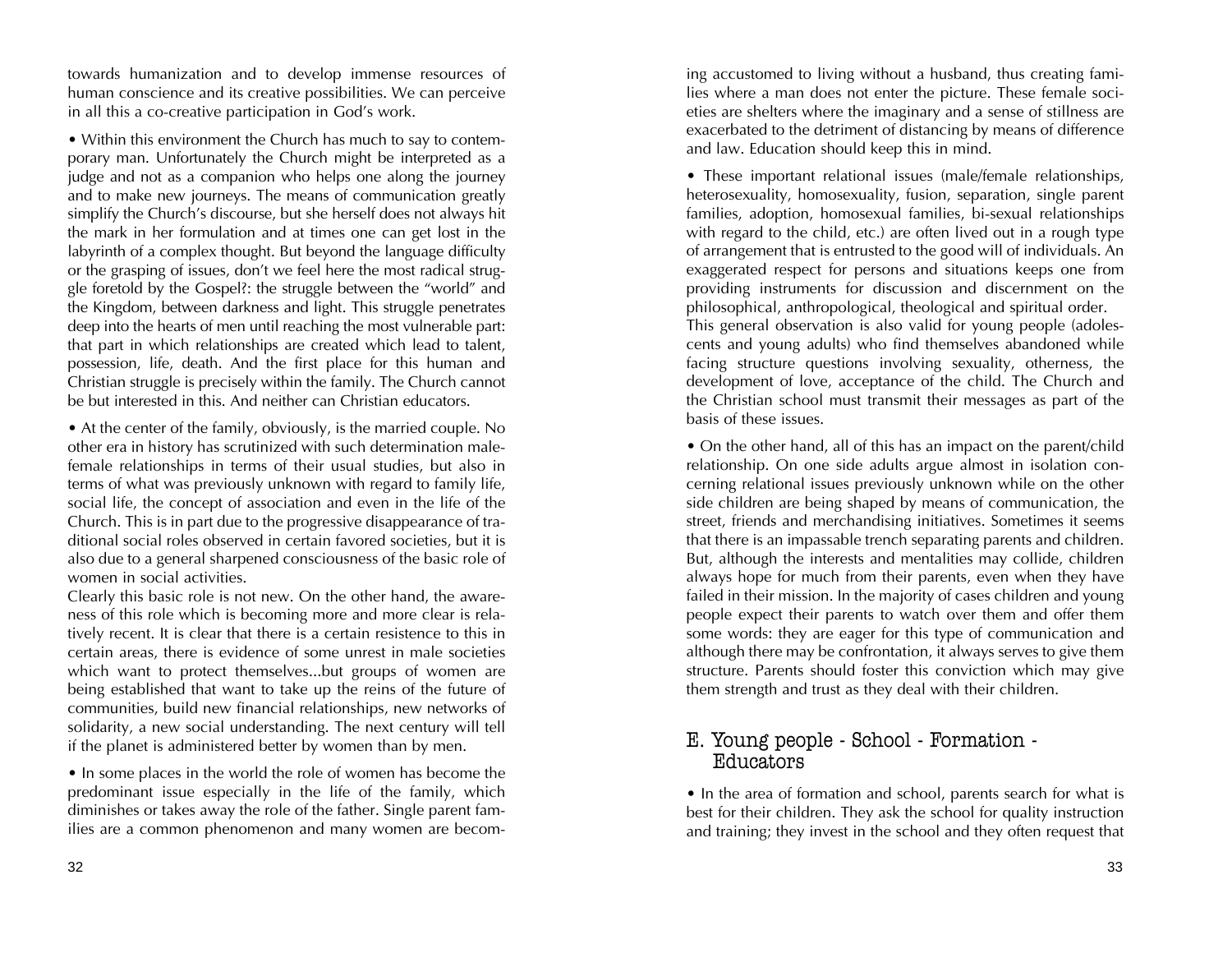the school fulfill the role that they themselves do not accomplish within the family.

• School and educational programs are very much dependent on the social concerns of countries. Three realistic aspects can be underscored among these which sometimes get hidden beneath a barrage of ceremonial lexical trappings:

– The financial need for markets with their technological wars and hunt for intelligence;

– The need for filling jobs and obtaining employment;

– The need for social relationships which one must create or regulate, keeping in mind the displacement of populations, some frustrations expressed in the means of communication, the conflict between cultures and their opposing interests.

These three anxieties are the continual concern of political leaders; they compress their long-term educational and humanistic approach, they impose continual reforms which discourage educational agents and discredit the efforts of those who are in daily contact with children in places of training.

• But at the same time one observes the abandonment of commitments on the part of leaders of poor countries who no longer invest in primary instruction and who are disinterested in the layers of the population from which they cannot expect to receive a profit in the short term.

These policies are criminal: for a long time they have thrown obstacles in the future of entire regions. All the more so because they begin to sacrifice first and foremost the education of girls and women. In effect, the educational policies that have been laid down in favor of girls and women have experienced an undeniable cultural progress and a lasting change.

• To some degree everywhere middle school or secondary school instruction (high school and institute level) is the weak point in educational systems. The children come full of energy and they are bored at these levels; they have the impression that they are wasting their energy while achieving nothing, doing useless exercises for an uncertain future (employment or unemployment?) as they finish their schooling which very often will not provide them the economic means to enter society or to marry and raise a family.

• This is why they settle in a social "no man's land" that has its

own set of rules, culture, signs, and which feeds into the electronic culture, fashion and music. In that context the school tends to become an unavoidable life space that young people turn to more and more in order to transform it into a place of encounter among friends, a place of interchange, a place of experience. They are able to forget that they are within a place of culture and formation.

• But if they are encouraged by responsible adults, young people learn to make themselves protagonists in their own schooling and education. They long for this because to some degree everywhere, they have a culture of discussion, critique, negotiation. It is possible for them to create within this culture dynamic "positive" educational environments albeit in the measure in which organization, necessary obligations and numerical balance maintain the human dimension.

• Given all this, the great number of students should not be forgotten who -in silence - every day give up middle education, disgusted by structure, by difficult relationships, by a sense of repeated failure and by the uselessness of their existence.

This phenomenon tends to increase in countries where a diploma and social position imperceptibly corrode human relationships. Sometimes this leads to child suicide; often they take their own lives without explanation, leaving parents, friends and teachers abandoned.

All of this expresses a primary truth: everywhere, young people wish to encounter adults. They want to meet educators and persons who are human, not just teachers.

So then, will the job of teacher change naturally? We are not speaking only about giving students a summary of knowledge and information (available in libraries and by means of electronic devices), but of putting into their hands critical instruments for discerning, differentiating, judging, highlighting, choosing...This is the ability that the teacher is called upon to have today. Obviously that teacher will also know how to listen, receive, raise up, integrate and respect. The teacher in this way becomes a mediator of knowledge, respectful of human journeys. Thus the evangelical pedagogy can proceed.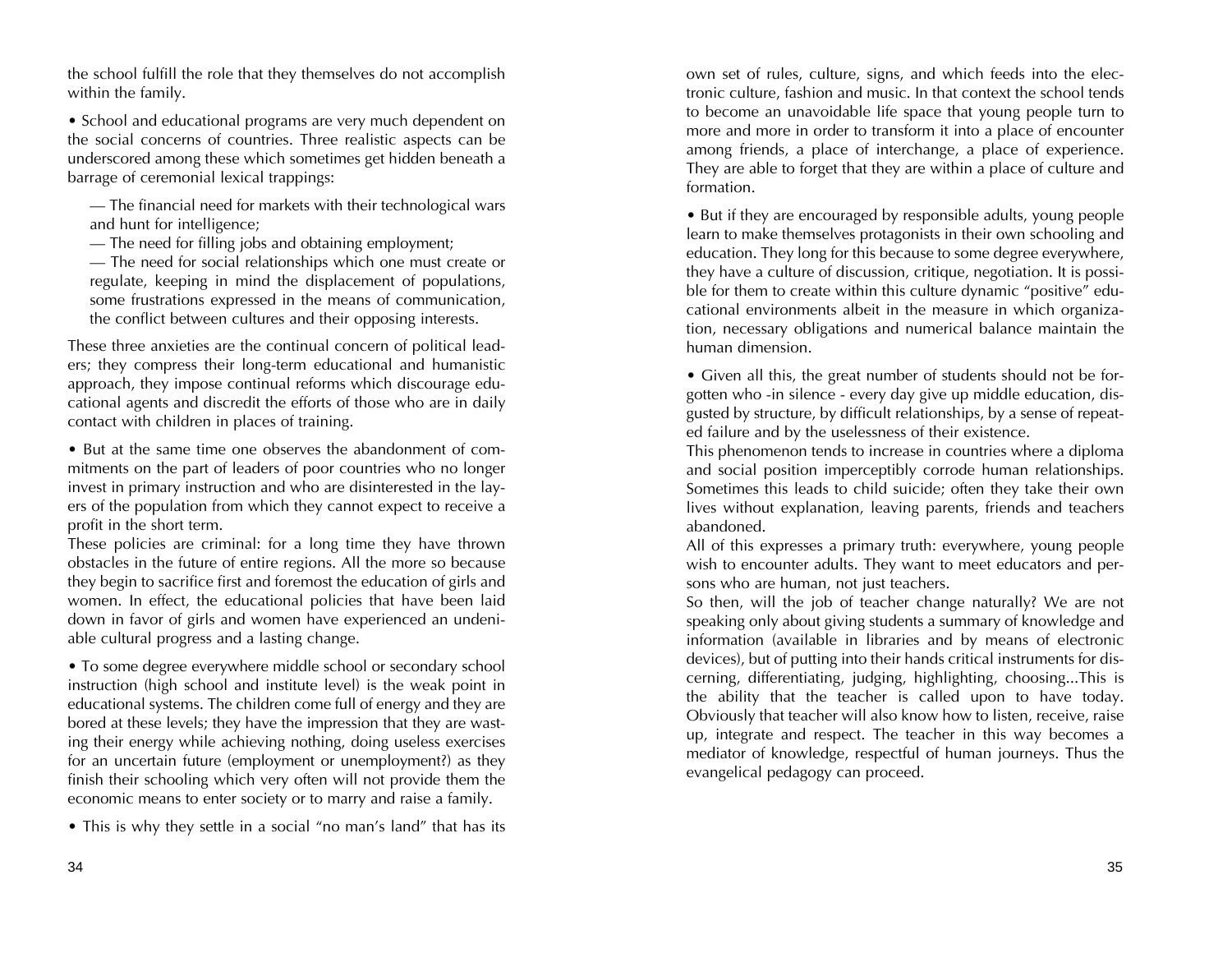## F. Search for meaning - Doubts - Wisdom

• The freedom of persons and the respect for their free will is a belief which is nearly universal; all countries make reference to it although their practices may be dubious. Nevertheless that belief from the Enlightenment more and more affects the great traditional religious systems and especially those which – like Christianity – have established hierarchies and beliefs.

There is a great mistrust towards these systems and they are designated as free-thinking. All the more reason that it is suspected that they are the ones who promote wars and conflicts in the name of divinities or superior beliefs. And in fact, a superficial examination of the international situation tends to demonstrate that many power, interest and ethnic conflicts have their origins in supposedly religious causes.

• But some hope that the established religions might be a factor for peace and concordance, softening some of the doctrinal, moral and other aspects pertaining to discipline. Religions would therefore be a new inspiring wisdom for "human togetherness". But many others no longer have these dreams: nothing can be expected from religious systems, but one has to expect everything from individual transformation and the network of good will which inhabit the earth.

Therefore a strong attraction is observed — among the middle and privileged classes – toward like groups, adept at psychological, spiritual and bodily techniques, inspired in former pagan discourses which were believed to have disappeared and about which St. Ireneus of Lyon seemed to have pronounced definitive words. At the same time this reveals a great personal uncertainty, but also an authentic thirst for spirituality.

• This personal uncertainty has its origin in the abandonment of the "great stories". Now modern man is faced with himself and he searches his very self for meaning which will lift him from himself: he has a taste for the eternal but he is incapable of realizing this by himself.

• Then everyone asks him for help and this upsets him: he is bombarded by different information that gives witness to a multitude of values, ideals, lifestyles that come and go at the beck and call of different styles. His reasoning with its critical, philosophical, theological, scientific equipment...was not prepared for life; there-

fore he no longer has a natural guide to make judgments with a minimal of common sense.

• Many of the more popular religious groups also feel attracted by new, more agile systems which are closer to their existential difficulties. They are looking for a warm atmosphere, security, a close solidarity that will minimize the hard knocks of destiny and the growing insecurity which is the result of various migrations occasioned by poverty, unemployment, exploitation and natural disasters.

• Contrasted with this, the approach of the Catholic Church seems distant, complicated, abstract and focused on problems. In reality its approach is broad-based and it deals with basic problems in detail (life relationships, economic balance, political systems, faith/reason issues, approaches to life, death, work, the unique vocation of the human being, the contribution of religion to "human togetherness", scientific progress, solidarity...) but this urgent discussion is not sufficiently circulated and neither do thinkers, popular leaders, executive authorities, nor even Christians themselves and especially Christian educators take advantage of this approach.

• Nevertheless societies, one after the other, realize perfectly well that religious sentiment and religious culture have a social role that affects the collective memory of nations but it also affects "human togetherness". It is a basic challenge if humanity wants to have a future.

Even the more secular societies have shown interest in recent times in the culture of religion and they are reintroducing it in school programs.

• In addition, an important mixture of cultures, strengthened by communication methods, approaches religious systems, becomes familiar with them, compares them and simplifies them. This puts entire populations into a relationship which were formerly thought to be separate, distinct, original. It deals with forms of living and fulfills the encounter between more complete human persons thanks to its more authentic religious practices. True discoveries are made between systems as well as between persons. And little by little religious systems talk to one another and listen to one another. Sometime they irritate one another. But a new way of thinking about other religions is springing up and a new syncretism is being established.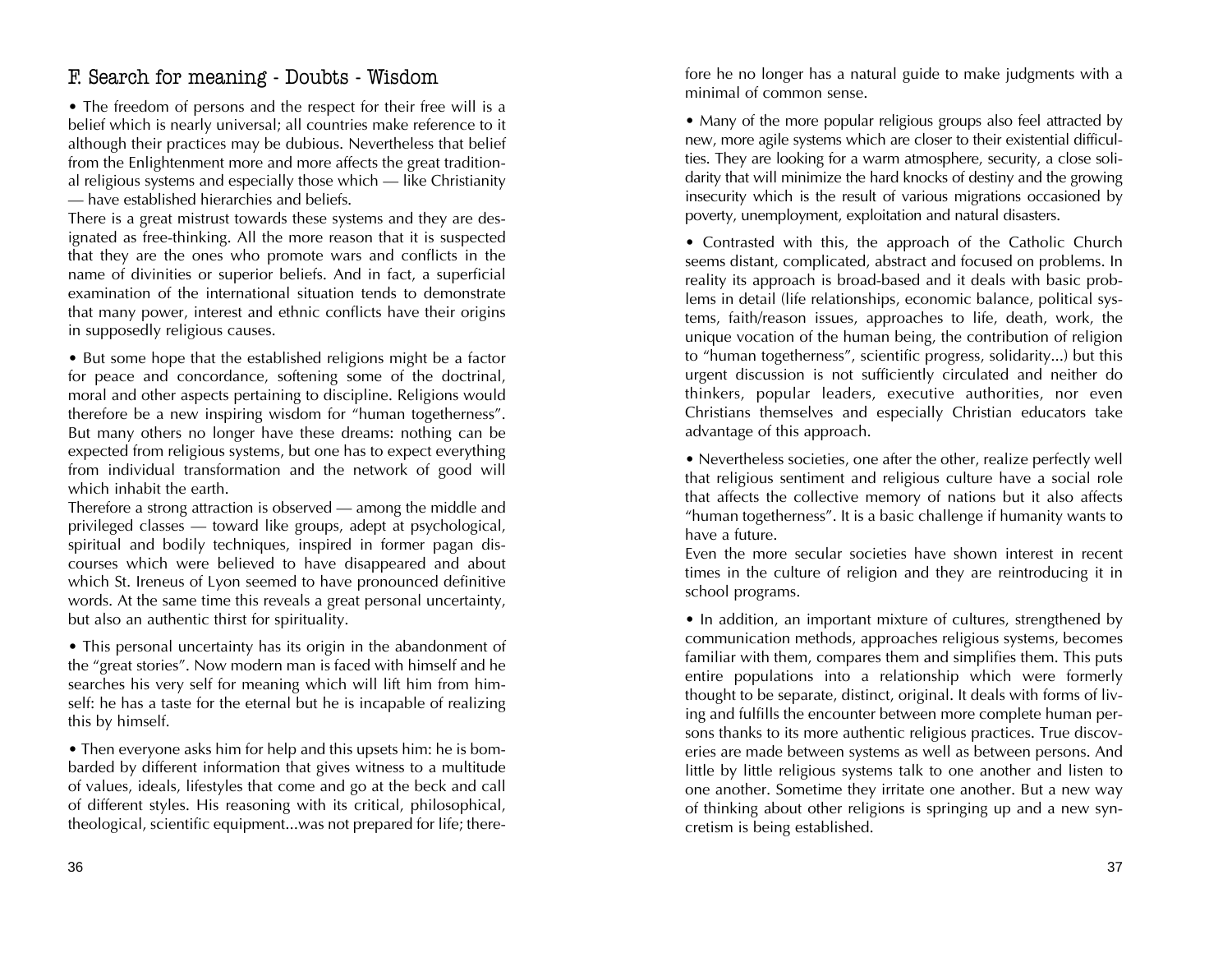*Appendix 3*

• Finally, many young people who are at the same time critics with regard to the great religious traditional systems, are asking religions about the meaning of life and about its contribution to the universal "human togetherness."

They enjoy only the religious approaches that respect the individual and his freedom, that have a minimal number of doctrinal and hierarchical rules and that interfere in the least possible way in their personal ethics.

Nevertheless religions, which present model men and women who have clearly surrendered themselves to others, even the very gift of themselves, always produce the same fascination. And in those cases young people are capable of being united to them.

These are the most important conclusions as perceived by the Colloquia Committee. Nevertheless these conclusions cannot achieve their objective (the second proposition from the General Chapter of 1993) if they are not taken again, re-read, dealt with and re-interpreted by each Lasallian community. In effect, if the Institute is *one*, it is also diverse in terms of its local expressions; the mission is the same but the children and young people we meet are distinct; global analysis can help us to observe better the current educational landscape, but our specific responses depend on our own environments. **For this reason this Bulletin of the Institute is above all a working instrument**.

**(The Institute of the Brothers of the Christian Schools and Education today, Five colloquia towards a more informed understanding,** Bulletin of the Institute, no. 245, pag.113-121 )

The mission today: urgency and hope

## I. The educational service of the poor

### Observations

1. From its foundation, the Institute has defined itself as being called by God to the educational service of the poor. During the last thirty years this need has been regularly recalled. (Circular 403 of 1976; 1978 Letter of Brother Superior General; 1981 Inter-Capitular meeting; 1986 General Chapter; Circular 435 (42rd General Chapter); Declaration Nos. 28-2, 30-3, 32-1, 34-4).

In the past as now, the Institute has always concerned itself and continues to concern itself with the educational service of the poor. (Intercom #112)

We need to remember, however, that the question of the educational service of the poor is closely tied to social, cultural and economic contexts, which vary greatly from country to country where the Institute is present.

Despite this, a certain feeling of dissatisfaction exists among some Brothers, in particular among younger Brothers. The Institute is not perceived sufficiently clearly as being dedicated to the educational service of the poor. A discrepancy exists between what we profess and what we do. This concern has manifested itself in the central theme of the present Chapter.

2. What are the causes of this discrepancy?

- The need to continue with what we have inherited from the recent past, which has bequeathed establishments to us which, with time, may have forgotten, and made the Brothers forget, the original purpose of their foundation.

- This has made it difficult to reconcile involvement with the poor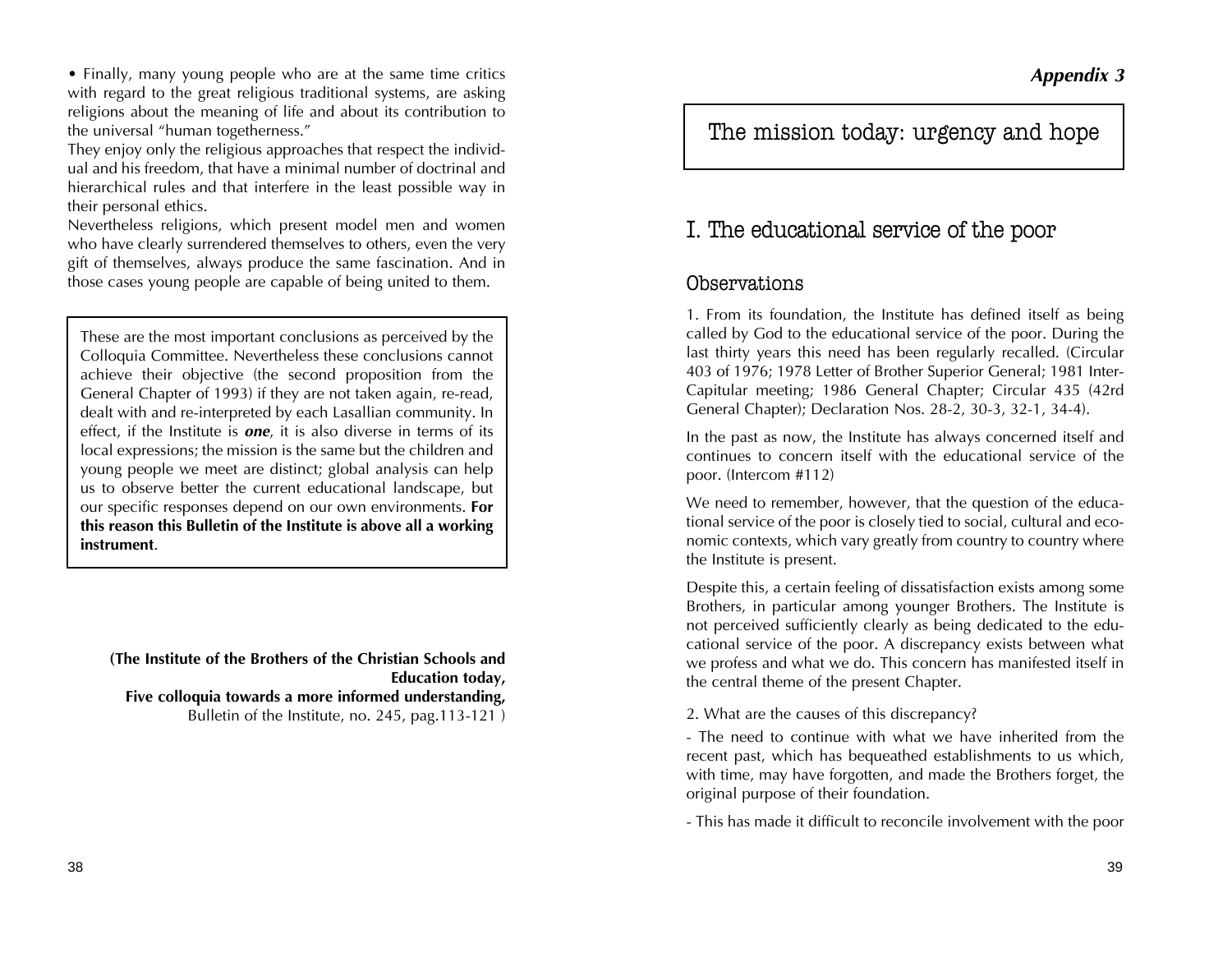and the necessary financial management of establishments, above all in countries which do not receive any government assistance. Moreover, the Institute must respond to requests from local Churches and ensure a presence, as for example, in the area of university education.

- The fact that, while the educational service of the poor calls for a constant conversion of heart and of lifestyle, the Brothers' lifestyle has become increasingly middle class, and this has moved them away from the living standards of the poor.

- The option for the poor involves Lasallian Associates who choose to adopt it. It is the responsibility of the Brothers to make them aware of this option, while respecting their right to adopt different lifestyles.

### Guidelines

We are aware that our educational service of the poor cannot presume to solve all the problems of poverty in the world, but only specifically those which are related to education.

We wish to follow, as a group, the path which leads to the poor, acknowledging that God calls us to bring creative and generous responses to the world of the poor today, through fidelity to our founding charism.

We acknowledge the associative dimension of the Institute in which Brothers and Partners are involved together in initiatives and programmes to achieve the purpose of the Institute.

1. It is necessary to promote, over the next seven years, the evolution of our educational establishments, so that they may be genuinely dedicated to the service of the poor. Each of them will have to respond to the need for evolution in a different way, but we think that the following appear to be the characteristics which will allow us to identify a work as Lasallian in respect to the educational service of the poor .

– adopting an educational programme on justice and solidarity which will give a specific direction to the activities undertaken, to the experiences proposed to the young people, and to the kind of relationships that are built up;

– thinking of ways (facilities, and pedagogical strategies) to make these centres accessible and effective for young people in difficulty; – creating ways so that poor youth and their families feel welcome and at ease in our institutions.

2. Personal conversion and a profound experience of God on the part of Lasallians (Brothers and Partners) should be the motive force behind the process of drawing closer to the world of the poor in order to allow ourselves "to be evangelized by them." This openness to the evangelization by the poor implies bringing about gradually, as an Institute and with Associates, a change in the "social standing" of communities and establishments, so as to come closer to the poor and share their condition.

3. The educational service of the poor presupposes a process of awareness-training and specific formation. Consequently, a process has to be set in motion to raise the awareness of Brothers and Associates, and to train them. This process should concentrate on the factors which engender different kinds of poverty, and bring to light the root causes. To help in this process, the Centre of the Institute should adopt a clear position in this matter and communicate it to the Brothers, to the Lasallian world and, further afield, to the Church and society as a whole.

4. The Institute does not presume that it alone has an effective educational approach and strategy to deal with present forms of poverty. This is why it considers it important to maintain relations and to collaborate with other organizations and other agencies (political, social, and religious) that work to resolve urgent problems regarding the poor at the local, regional, and international level. Within the Institute, in order to respond to the urgent situations of poverty among the young, subsidiarity, interdependence and authority at the Centre of the Institute need to act in harmony.

### *Recommendation 6*

*As a way of encouraging personal and community conversion, each District sets up a structure which will enable Brothers and communities to examine to what extent they live as persons of modest means, and have contact with such persons (living standard, kinds of relationships, access to communities and schools, involvement in social and educational activities). It evaluates also how the concern for the educational service of the poor influences the way it administers its goods.*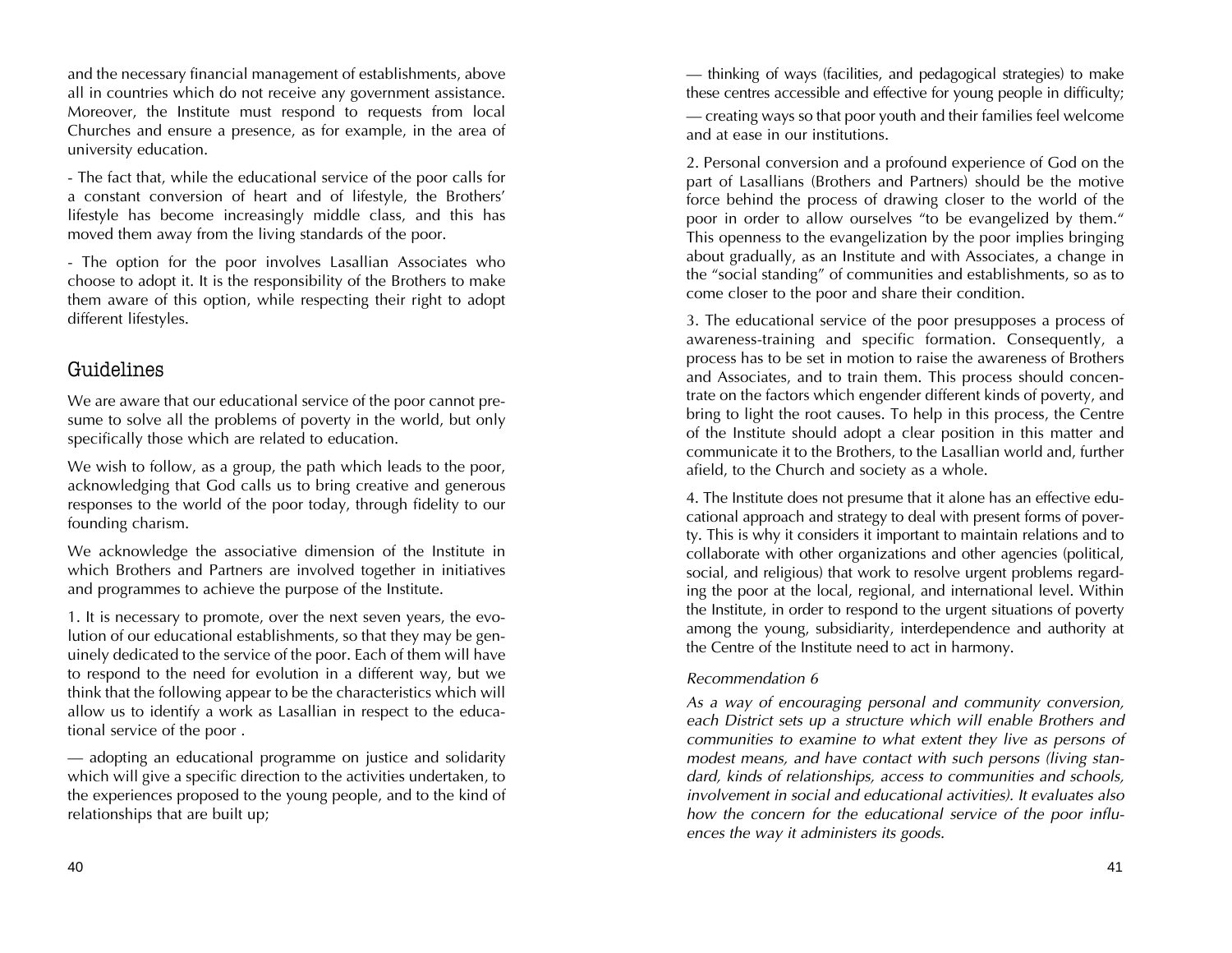### *Recommendation 7*

*Each District will draw up a plan to offer formation, and increase awareness of new forms of poverty affecting young people, especially in its own country. This plan will involve the participation of young people, parents, Partners and Brothers. This plan should include also direct experience of working with and for the poor. After 3 years, an evaluation will be made at the District level, and the results will be published at an Institute level.*

### *Recommendation 8*

*The General Chapter urges those in positions of responsibility at all levels of the Institute to strengthen relations and collaboration with organizations which defend the poor and especially the rights of children, and which promote their education.*

### **Proposition 12**

**In order to increase the educational service of the poor, the General Chapter asks Visitors of Districts and Sub-Districts, Delegates and Presidents of Delegations, and their Councils, to evaluate the degree to which the institutions of the District, Sub-District or Delegation contribute to the educational service of the poor. The analysis of this evaluation should lead to a plan of action, drawn up with the participation of Lasallian Associates, within three years at the most. The evaluation and the plan of action will be the object of a report, which will be studied at a later date at a meeting between Visitors, Delegates, Presidents and the Brother Superior General and his Council.**

# II. Evangelization

"God is so good that having created us, he wishes all of us to come to the knowledge of the truth... and you are the ones whom God has chosen to help in this work by announcing to these children the Good News and the truths that are contained in it" (Meditation 193).

### Observations

Some young people have difficulty in accepting the Good News that we announce. Their environment is characterized by a secu-

42 денови производительно производительно производительно производительно при производительно на 43<br>Абдержание производительно производительно производительно производительно производительно производительно про

larised "global youth culture," which is based upon questionable commercial and economic values, and which prevents long-term relationships and stable commitments. If true dialogue is to take place, we must know more about these young people, and use language and forms of expression they understand.

While we are prepared to see what is good in other cultures, we must, nevertheless, seek to introduce the values of the Good News into the social environment of young people, so that family life is strengthened, and both the socially and economically disadvantaged, such as the illiterate or the homeless, and those experiencing new forms of poverty, such as those lacking affection, faith or meaning, are liberated.

Teaching is becoming more difficult every day. Parents also have to face the challenge posed by the great diversity and complexity of life today. The admirable commitment of numerous men and women, Brothers and Partners, old and young, working together in the Lasallian mission on behalf of the young and the poor, is increasingly an urgent need. Furthermore, we are glad to see that more women are now involved in the Lasallian mission, and are playing a more significant part in it.

The good example given by credible, authentic, and coherent witnesses is the best means of sharing the Good News. This example is most effective when given by a team or by a community of persons, such as a community of Brothers, Sisters, Catechists or a community of lay persons. Besides the implicit proclamation of the Good News, we must also make this proclamation explicit by such means as public expressions of faith, the catechesis and pastoral care of young people, and the vocations ministry.

For Lasallian establishments to be the living expression of the Good News, they must be places for dialogue in truth, freedom, and hope. In this way, the Brothers and Lasallian Partners can enter into the culture of the young to announce the Good News, and feel the need themselves for continual conversion. Among Lasallian institutions, the school is an ideal place for an inter-religious and ecumenical dialogue which will bear witness to the values of all forms of faith. Lasallians working in universities have the opportunity to contribute to our mission, in a special way, by their commitment to research in the field of the faith development of young people, whatever their religion, and by the training and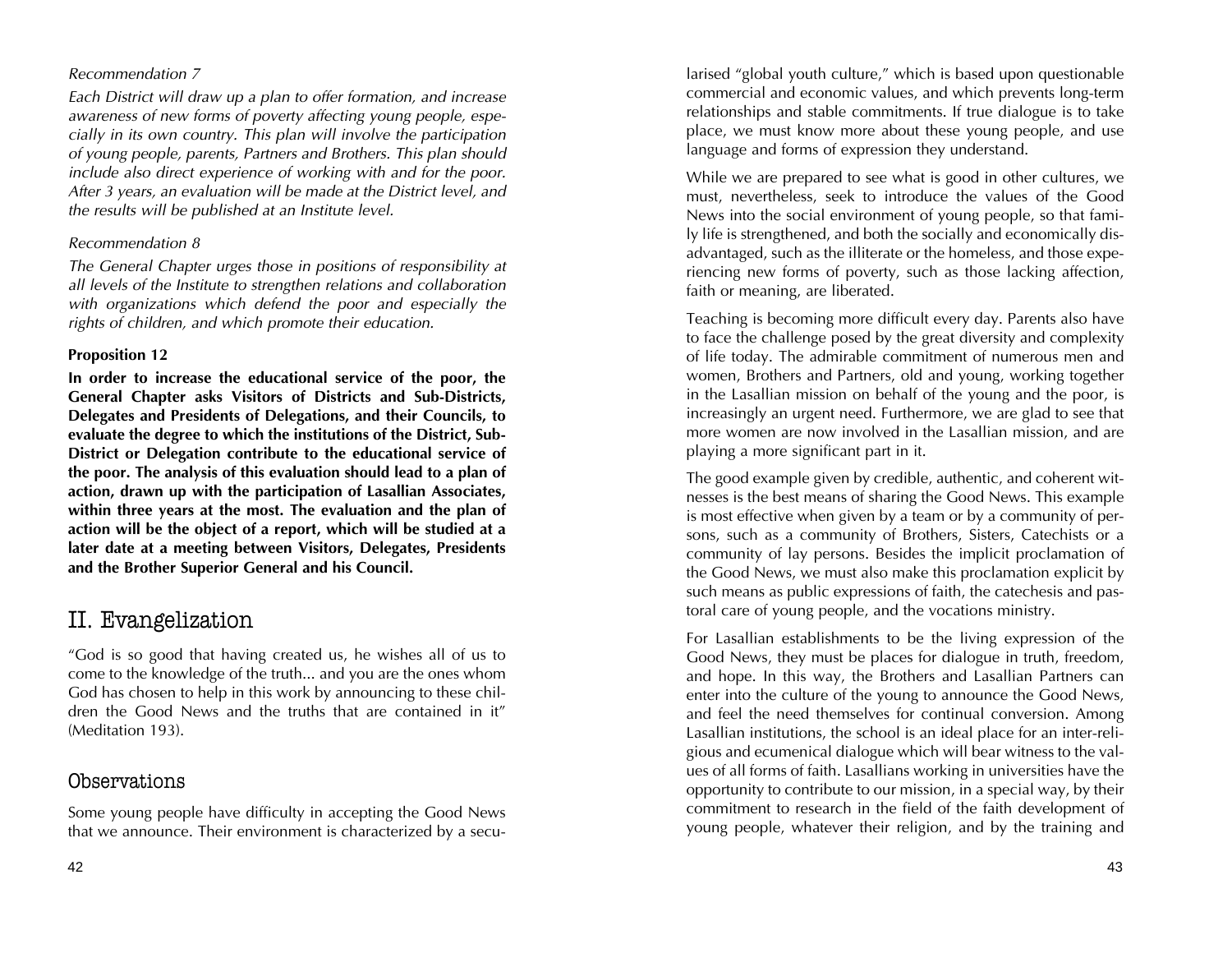accompaniment of those persons entrusted with the difficult task of sharing the Good News in an increasingly secularized and multi-religious context.

The Lasallian charism is already a source of inspiration in the context of multi-cultural and multi-religious societies. Young people from all cultures and religious traditions have the right and freedom to benefit from, and to live according to the Lasallian charism.

For many young people, there is a widening gap between themselves and the institutional Church. The Lasallian school becomes the place where they experience the message of the Good News in a way that touches their hearts, their needs, and their concerns.

The sharing of the Good News is more credible and more authentic when the young and their educators are in solidarity with the poor in the pursuit of justice. In this context young people are able to perceive the vocational call to commit themselves to the Lasallian mission, including as a Brother of the Christian Schools.

Many experiences around the world suggest that a good formula for faith development is one that integrates religious education, service, and community. To neglect any one of these three defeats the aim of the whole process.

### *Recommendation 9*

*That each Lasallian, each Lasallian group and each Lasallian programme of renewal or formation adopt the following guiding principles:*

*– FAITH sharing (this makes possible inter-religious and ecumenical dialogue),*

*– SERVICE of the poor through education,*

*– COMMUNITY building.*

### **Proposition 13**

**That each Region, District, Sub-District, and Delegation, urged on by the person responsible for the sector, establish, either independently or jointly with other sectors, a commission to provide reflection, leadership and coordination for organisations which, in our institutions, work with and for young people. This commission, having in view the faith development and apostolic commitment of young people, will be responsible for:**

**– directing and coordinating structures responsible for the pastoral ministry of youth,**

**– creating and running Lasallian youth groups,**

**– providing initial and continuing formation for those accompanying youth groups.**

**During the course of the year 2003, this commission will report to Brother Superior General and provide an evaluation regarding what it has accomplished.**

# III. Urgent education needs

## Introduction

The Institute of the Brothers of the Christian Schools, like many other people and organisations, is clearly and patently aware of the urgent need that children, young people and adults have for education, at the beginning of this new century. Faithful to the original inspiration of St. John Baptist de La Salle, it has spoken of this on numerous occasions in recent years, and particularly in the following documents, which are the fruit of the fist-hand experience of Lasallians , and of consultation with international organisations which work resolutely to promote education:

- *Circular 435 of the General Chapter of 1993, pp 18 29;*
- *the letter of the Superior General of January 1999;*
- *the Report on the 5 colloquia, June 1999;*
- *the Report of Bro. Superior to the 43rd General Chapter, p 19, 95.*

Given this educational need, the Commission proposes to strengthen the commitment of the Institute, for the next seven years, in the following four areas where the need is particularly urgent:

- the Rights of the Child,
- educational renewal
- the explicit proclamation of the Gospel, where this possible
- Lasallian presence in multi-religious societies.

Lasallian centres of higher education should bring their own specific strengths to bear on these urgent issues through their programmes of research and professional training.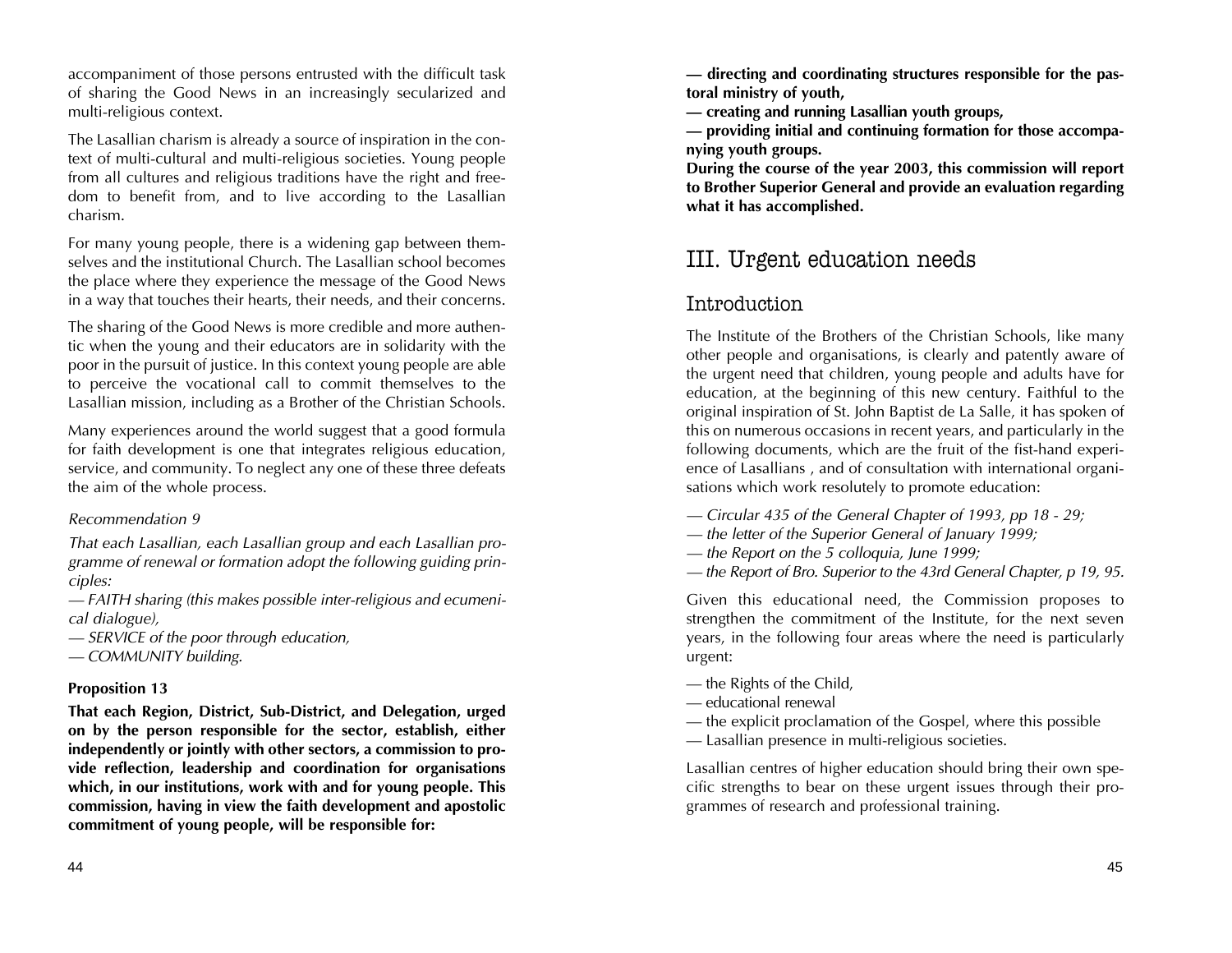# 1. The Rights of the Child

### Observations

The UN Convention on the Rights of the Child (1989) is an internationally ratified agreement to oppose the exploitation of children and young people. Although the Convention was recommended by the 42nd. General Chapter (Circular 435, p.23, 2.1), and again in the Pastoral Letter of the Superior for 1999, its contents are little known and understood by Brothers and Partners.

Cultural norms are not always consistent with the articles of the Convention.

Children often are not sufficiently aware of their rights under the Convention.

## Guidelines

1. Brothers and Partners need to be more aware of the contents of the Convention.

2. The implementation of the Convention has to be adapted to local conditions.

3. The Lasallian educational mission should concentrate on children whose rights are not protected.

4. The response of the Brothers and Partners to the demands of the Convention must be inspired by Gospel values.

### **Proposition 14**

**In order that the rights of the child be considered as a major focus of concern for the Lasallian mission of education during the next seven years, each District, Sub-District and Delegation should include this question in its plan of action. It will appoint at least one Brother or Partner who will help it:**

**- to cooperate with local organisations which work for the promotion of the rights of the child**

**- to detect local violations of the rights of children;**

**- to alert local authorities when children's rights are violated;**

**- to ensure that its schools and universities teach and observe the rights of the child;**

**- to maintain contact with the secretariat for the educational mission.**

**This project will be evaluated periodically.**

# 2. Educational renewal

## Acknowledgment

The Chapter acknowledges and values highly the educational work of the 68,000 Brothers, teachers and educators who, together and throughout the Institute, are an educative influence by being present among their pupils and students "from morning till night." It urges them to continue exercising their ministry with great dynamism. It addresses this encouragement, especially, to those who face great difficulties at the present time, in particular in their attempts to introduce educational renewal.

### *Recommendation 10*

*That Districts and Regions organise continuing formation programmes for Brothers and Lasallian Associates and partners, which will enable them to respond positively to the rapid, profound and worldwide changes that affect modern society.* 

### *Recommendation 11*

*That during the intercapitular period, all Lasallian establishments stress in their educational programmes the following characteristics which should identify them clearly as being ours:*

*– the sense of community and fraternity as a response to individualism and loss of identity;*

- *the fight against poverty and situations of injustice;*
- *education for justice and peace, tolerance and solidarity;*
- *formation of persons who are both just and free.*

*Brother Visitor and his Council will require every Lasallian establishment to draw up concrete plans for providing opportunities for first-hand experience inspired by these characteristics, and they will evaluate the organisation of these schemes and their results.* 

### *Recommendation 12*

*In order to give a concrete response to the educational needs of the poor, over the next 7 years, the Institute, at its various levels,*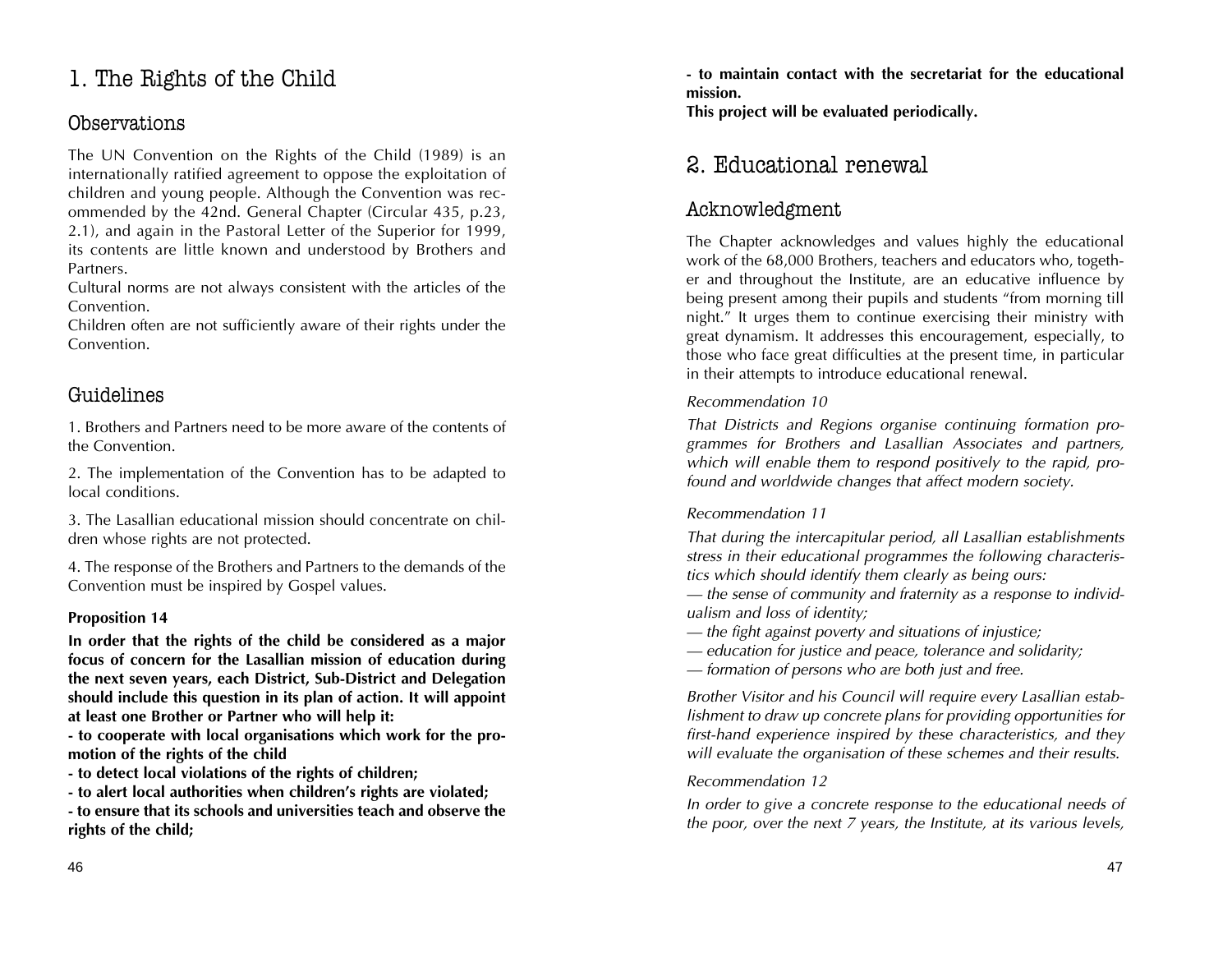*should undertake new projects in the field of literacy in rural and urban areas (primary schools, evening courses, correspondence courses, radio broadcast courses). The initiative could be taken by Brothers and/or Lasallian Associates and partners. It could also be an apostolate for Lasallian Volunteers.*

### **Proposition 15**

**That, in the course of the next 2 years, the Institute Secretariat for the Educational Mission, using current means of communication, establish a network of Brothers and Lasallian Partners; that this network be in contact with competent centres within the Institute, and with organisations outside.** 

**The purpose of this network will be to share information, ideas and research, particularly in the following areas:**

**– the rights of the child;**

**– the means for developing educational communities which are fraternal and rooted in the Gospel;** 

**– experiences and projects to promote justice and peace, the service of the poor and literacy;**

**– pedagogical innovation, schemes for educating and evangelising. The secretariat for the educational mission will take the appropriate means to ensure the effective communication of this information and research to Lasallian educators.**

**The Commission suggests the following approach:**

**Regarding the priority concerns mentioned above, the secretariat for the educational mission could call on particularly competent Brothers and Partners and other experts. It would establish working teams with members spread around the Lasallian world, dealing with assigned priority concerns.**

**These persons would agree to form themselves into a kind of "temporary association" to work on the chosen priority concern, and would meet from time to time at the invitation of the secretariat, and at its expense. Obviously, these persons would set up their own network of experts locally, making use of the possibilities offered by non-Lasallian organisations. This approach would make it possible to practice Lasallian association in a new and flexible way.**

# 3. Explicit proclamation of the faith

## References

– Rule 12, 15, 15a, 15b, 15c

- Declaration 38, 40, 532
- Pastoral Letter of Brother Superior, January 1997

– Report of the Brother Superior General to the 43rd General Chapter, p. 19, prop. 32

## Observations

1. The explicit proclamation of the Good News poses problems in all continents:

– either because of the multi-religious context,

– either because of dechristianization, secularism and unbelief.

2. When the explicit announcement of the Good News is imposed rather than proposed it fails to elicit a positive response among young people. They feel that they are not being respected.

3. The explicit announcement of the Good News is carried out through religion lessons during scheduled school hours and through extracurricular pastoral activities.

4. There are many resources available throughout the Institute. We are aware of the continuing effort needed to adapt the language of these materials to today's young people.

5. The majority of those engaged in faith formation in our works are our Lasallian Partners. They have been very generous in their commitment but many are discouraged by the lack of response from those whom they teach. In spite of difficulties, they are remarkably devoted. This shows itself in their request for training and the setting up of courses in religious education.

## Guidelines

1. The Chapter calls on the Brothers and Partners to renew their commitment to the catechetical mission and their specific formation in this domain.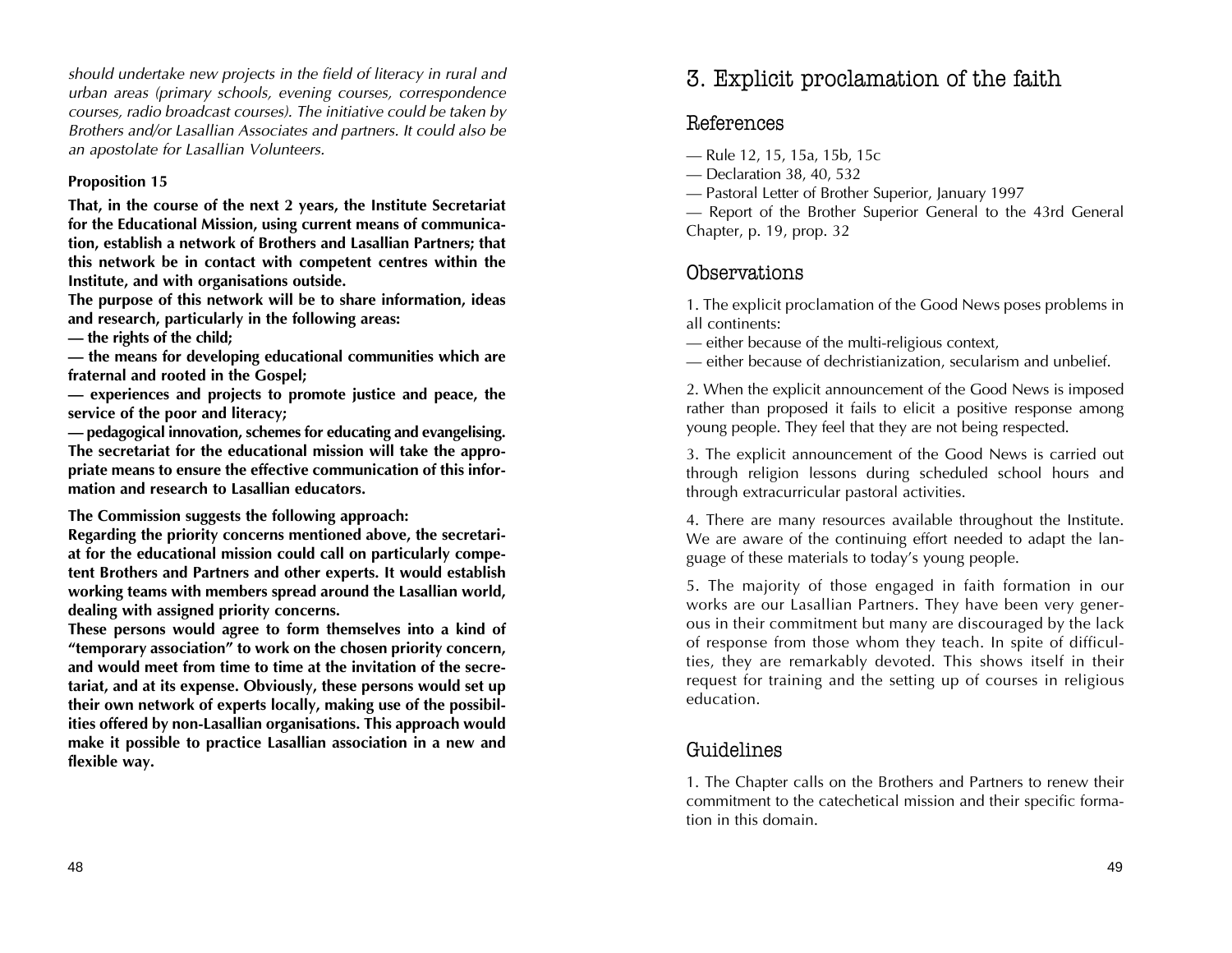2. Since acceptance of faith is a free act, the explicit announcement of the Good News should be proposed to all. In this way constructive dialogue can be established.

3. Given the new forms of communication, Brothers and Partners ought to be creative in proclaiming the Good News. In this connection, it is important:

– to gain access to the world of young people and their culture, which includes Gospel values;

– to be open-minded regarding other youth movements not organised by Lasallians.

### **Proposition 16**

**That, before the end of 2001, every Regional Coordinator, in coordination with those responsible for Districts, Sub-Districts and Delegations, establish a Commission for the stimulation and education of faith, whose task will be:** 

**– to study ways and means of adapting our language and our methods of educating in the faith to the culture of young people in the 21st century;**

**– to share information about existing projects as well as available resources so as to help and encourage Brothers and partners involved in faith education;**

**– to find ways of including in school programmes and/or in pastoral programmes social activities to help the poor;**

**– to offer practical suggestions regarding the training and guidance of Brothers and partners involved in faith education.** 

**Periodically, and at least every three years, this commission will evaluate its work with the Regional Coordinator and the Visitors.**

## 4. Lasallian presence in multi-religious societies

## References

– Report of the Br. Superior General to the 43rd General Chapter, pp 92-95.

– The Lasallian Mission of Human and Christian Education: A

Shared Mission

– Institute Bulletin Nos. 243 and 245

– Circular 435, Reflections on the Missionary Policy of the Institute

– "Dialogue and Proclamation, Reflections and Guidelines Regarding Inter-Faith Dialogue" (Rome, May 19th, 1991).

## Observations

1. The Lasallian Mission is already being pursued in multi-cultural and multi-religious societies.

2. In these societies, Brothers and Partners experience a wide range of reactions to their presence, ranging from intolerance to indifference on the one hand, to respect often, on the other.

3. The work of the Institute in this multi-religious context is not well known in other parts of the Institute.

## Guidelines

The presence of the Institute in multi-religious societies requires inter-religious dialogue on the following levels:

a. Life: Brothers and Partners and the young people build individual friendships and develop fraternity transcending religious differences.

b. School: a meeting place where the young person of whatever religious belief, is a subject, It remains a source of human and religious education by prioritizing the educational service of the poor.

c. Service: in serving the poor, Brothers, Partners and the young find a solidarity that unites them despite their religious differences.

d. Institutional: entering into inter-religious dialogue at national and international gatherings.

### *Recommendation 13*

*That the Superior General and his Council include among their priorities the promotion of the Lasallian Mission in multi-religious societies by:*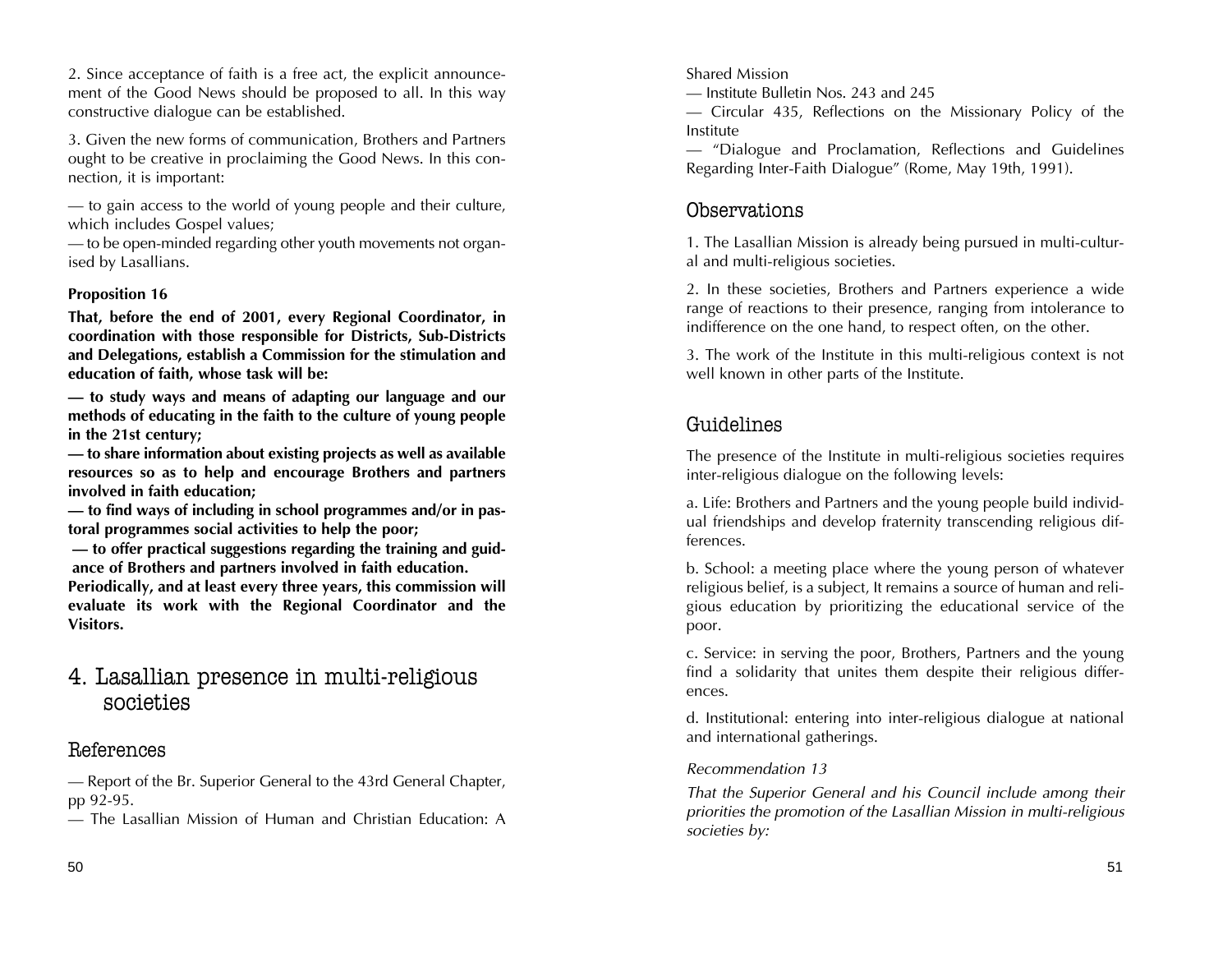### *Appendix 4*

*– fostering the exchange of information on the situation, condition, orientations and initiatives of the Brothers and Partners working in those societies, particularly those that are related to the educational service of the poor,*

*– ensuring the representation of the Institute at international interreligious meetings and events.*

> (**2000: 43rd General Chapter** Circ. 447 p.19-33)

Associated to respond to the challenges of the 21st century

I. Associated for the educational service of the poor

### Observations

### **1. Association in the present world**

It is clear that societies are taking people and their hopes increasingly into account. More and more, each day, concerned individuals and groups seek to take the future into their own hands and to influence the course of events, by expressing their opinions and making decisions in areas which concern them. It has been noted that, in most parts of the world, large organisations such as NGOs, especially those which promote education and the rights of children, are linked to numerous associations.

For its part, the Church is trying to promote a broader concept of the Kingdom of God, one in which each person becomes aware both through his own and other traditions, history, culture and hopes - that he or she is a son or daughter of the same Creator, a member of the same family, called to take part with others in building up a Kingdom of God in which all will see themselves as sons and daughters of God.

The Church is very interested in Christians who work on behalf of their brothers and sisters, and who wish to do so in the 'Areopagus' (VC 96-99) where previously only religious congregations were present. The Church recognises the action of the Spirit in this and gives its support.

### **2. Lasallian association**

Association has existed since the origins of the Brothers of the Christian Schools, but has developed in an altogether unprecedented way during the past forty years. The foundation event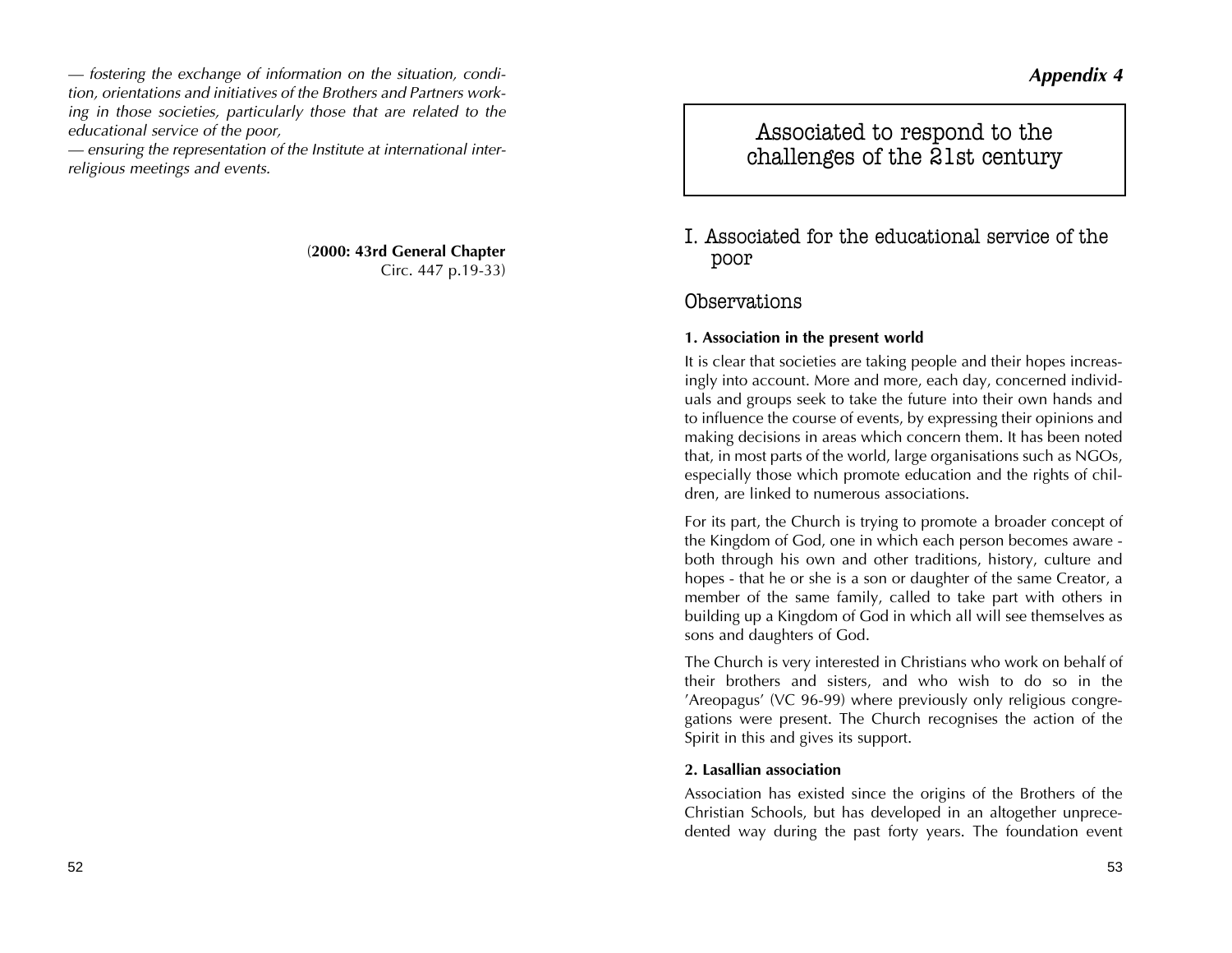which links the Institute today to its origins is that of June 6th 1694, when John Baptist de La Salle and twelve of his followers came together to consecrate themselves for life, to the Christian education of poor boys. The link between this foundation act of association and the growing interest in association in the Institute today can be clearly seen in the following chronological sequence:

– The 39th General Chapter reminded the Institute "that working with the poor is an integral part of the finality of the Institute" (D 28.2). The association of the Brothers is a response to this demand. The Brothers are conscious of this, and Partners will discover this gradually.

– The 40th General Chapter made a serious study of its origins and attached great importance to this vow of association. This coincided with the consecration of the first members of Signum Fidei.

– The 41st General Chapter addressed itself to the Lasallian Family, thereby recognising thousands of persons who were contributing to the mission.

– The 42nd General Chapter treated the theme of Shared Mission and spoke of Partners. For the first time, Consultants had the right to speak at a Chapter.

During this same period, more or less everywhere, the formation being given developed a certain expectation in Partners who, not satisfied with being simply collaborators, wished to share in the spiritual heritage of the Institute, and have a place in the Lasallian mission as volunteers or Associates.

This present-day movement towards association obliges Capitulants and Consultants to examine what is happening on an international level, and lay down a number of guidelines for the future. Since we know that life is more dynamic than any definition or constraint, what we need, at the present moment at least, is a minimum framework which allows us to say clearly both who is associated today with the Lasallian Mission of Human and Christian Education, and how. This is the purpose of the following guidelines for individuals and groups.

## Guidelines

The development of the Lasallian Mission requires the Institute to allow itself to be stimulated by the dynamism apparent among partners and associates, and to encourage and support collaboration among themselves and with the Brothers, so that all can deepen their own understanding of association, in the light of the observations made, the Lasallian charism and the present theology of the Church.

This guideline is evidently dependent on how persons and groups function vis-a-vis the Lasallian charism and their involvement in the Lasallian mission. That is why, at the outset, we define "who is who."

### **The Institute of the Brothers Of the Christian Schools**

The Institute is the first form of association desired by St. John Baptist de La Salle. The original vow for the service of the poor, which associated the Founder with twelve Brothers in 1694, is the source of Lasallian associations of lay persons and religious who wish to be part of the Lasallian Mission. This is where new forms of association for the mission have their origin.

In the light of this, the Brothers need to question themselves continually on how, in practice, they are associated among themselves, so that this association may be a source of nourishment for them, and stimulate their growth as persons, their solidarity with others, and their listening to what God says about the community mission, the educational service of the poor, the reason for their association.

This has consequences for their lifestyle, relationships, fidelity and their various loyalties.

### **Partners**

There are Partners who in fact share our mission in its multiple educational, catechetical, apostolic and professional aspects, and make it possible for the mission to be accomplished. They collaborate with conviction for the time they are with us.

We need to reflect on the process they need to follow to become Associates, if they so wish.

### **Associates**

There are partners who have a long record of collaborating in the Lasallian Mission, and who feel a call to deepen the charism, spir-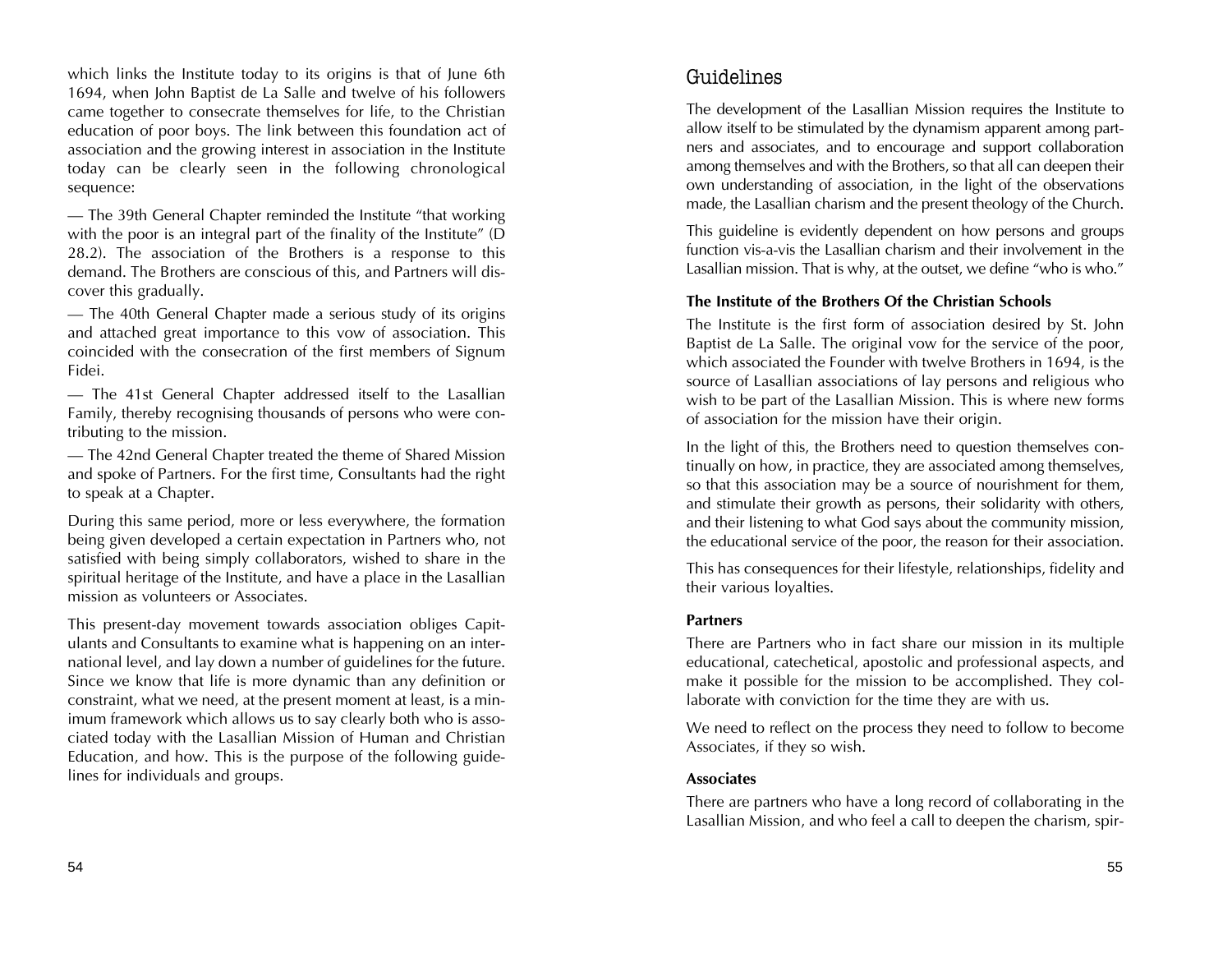ituality and Lasallian communion in which they wish to participate. In particular, their lives are already marked by a number of distinctively Lasallian characteristics:

– a vocation inspired by the charism of Saint John Baptist de La Salle and his values;

– a life of faith which discovers God in everyday life understood in the light of Scripture and, for persons of other religions, in the light of their own sacred texts;

– a community experience of some form or other suited to the identity of its members;

– a mission of some duration which associates persons with the educational service of the poor;

– an openness of mind which makes it possible to see beyond the individual and his immediate environment.

Given this, there are many different ways of living in association: as individuals and as groups.

### *A) Individuals.*

For some persons who are involved in the mission, sharing tasks and responsibilities is a truly personal response to an interior call which they feel, and which motivates them to give their time, to accept formation, to share, and to listen to Lasallian appeals for commitment to the service of young people in difficulty. By mutual agreement they may eventually be associated with a community of Brothers or a District, depending on their type of commitment. Perhaps they are already part of a process which will lead them, later on, to join an intentional group, if they so desire.

In certain cases these persons, if they so wish, and at their request, may express a desire to be associated in a more formal way with the Institute. It is for the Brother Visitor and his Council to recognise these persons as Associates.

### *B) Intentional Lasallian groups.*

We call groups 'intentional' when their members, in response to an interior call, come together voluntarily to practise some aspects of Lasallian life, each group choosing a particular type of life and the length of their members' commitment. For this to be considered an intentional Lasallian group there are three necessary conditions:

– that some aspects of Lasallian practice are clearly visible;

– that there is a clear commitment to young people and the poor;

An analysis of the present situation leads us recognise a number of intentional Lasallian groups:

– those which have their autonomy and proper recognition independently of the Institute of the Brothers of the Christian Schools. This is the case of the Institutes of the Guadalupanas Sisters of De La Salle, the Lasallian Sisters of Vietnam and the Catechists of Jesus Crucified and Mary Immaculate;

– those which are structurally linked with the Institute of the Brothers of the Christian Schools: Signum Fidei and the Lasallian Third Order.

*C) Other intentional groups.*

In the medium term, we think that it is possible that a number of other intentional groups will be founded.

In fact, these groups already exist, although they may have no juridical structure. They exist because their members have developed links and relationships, and have adopted projects, and have done so with explicit reference to the Lasallian charism which they share. If they so wished, they could envisage becoming intentional groups.

Such a request could come from a whole variety of groups. There could include, among others: Lasallian teams, teams of educators and teachers, joining forces temporarily to respond to the specific needs encountered by young people in difficulty, Christian Lasallian communities, volunteers, Lasallian Youth, young people doing missionary work, former pupils, parents of students...

We should note that in the composition of these groups one can meet Brothers, other Christians, members of other religions, and persons of good will whose point of reference, as the 42nd General Chapter indicates, is the "human and spiritual values recognized and pursued by lived by all Lasallians- meditation, service of the poor, the family, human rights, the rights of children...)." (Circular 435, p.43.)

Consequently, we recognise as being associated with the Lasallian mission all intentional groups and all persons who respond to an interior call by an educational commitment which has Lasallian characteristics, and which has been authenticated by a competent authority.